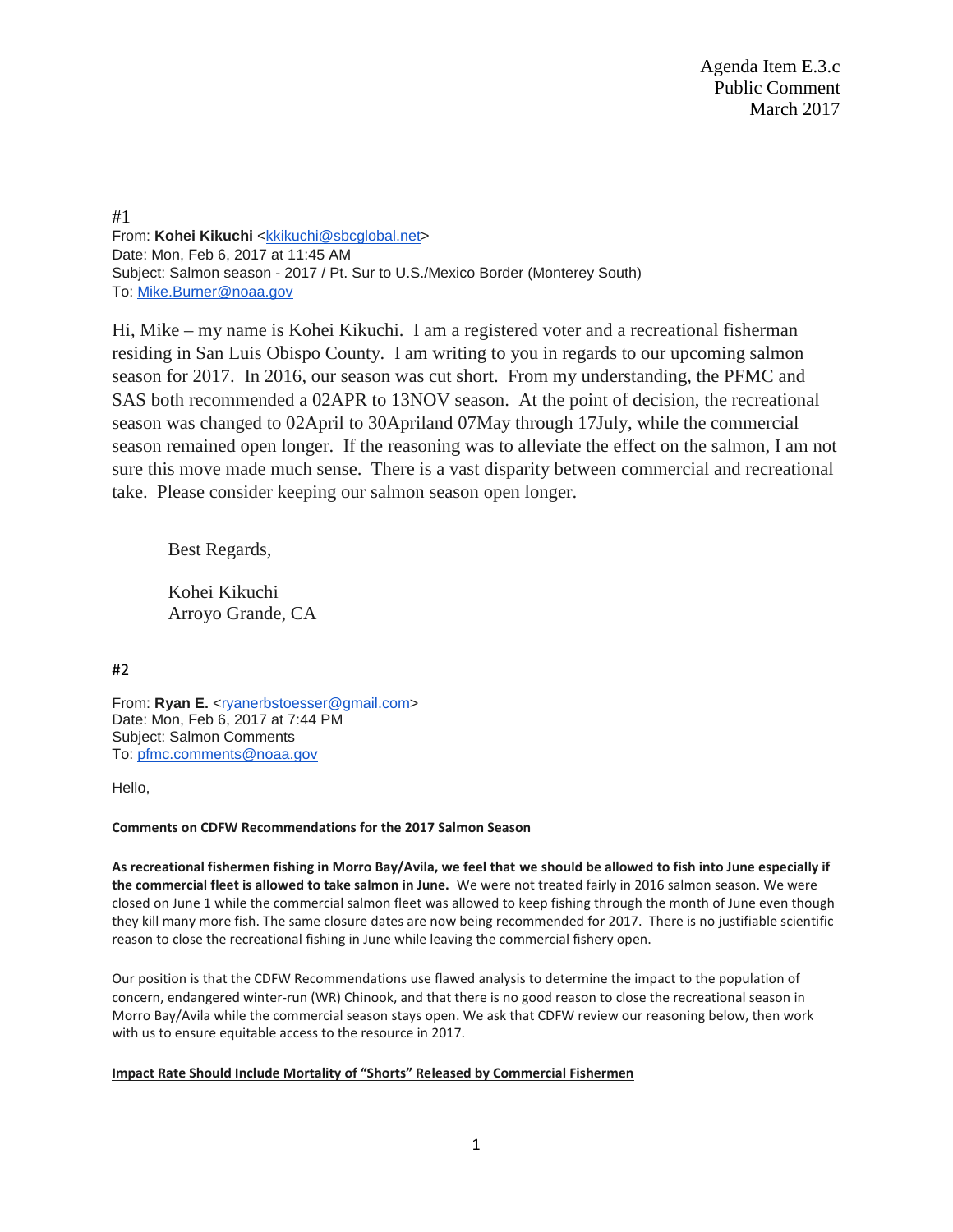The CDFW Recommendations report the impact rate on WR Chinook for Morro Bay/Avila in June as 1:200 for commercial and 1:9 for recreational. As observed in the document, this difference is due to the higher size limit for commercial (27") vs. recreational (24"). The methodology used to derive this impact rate is flawed and misleading because it does not correctly account for the mortality of released fish between 24"-27" by the commercial fleet.

The commercial salmon fleet in Morro Bay/Avila is fishing the exact same waters and the exact same body of fish as the recreational fishermen to the extent that they must avoid each other while trolling to prevent crossing lines. Commercial fishermen are absolutely hooking the same WR fish at the same rate (1:9) as recreational fishermen. The only difference is that the commercials have to release the 'shorts' under 27" but many of these fish do not survive. A simple reasonableness check demonstrates that wide difference between the 1:200 impact rate for commercial and 1:9 impact rate for recreational cannot be correct.

Mortality rates for released shorts were, unfortunately, not included in the CDFW Recommendations draft document but we were told by Michael O'Farrell of NOAA that it is 31% for Commercial and 19% for Recreational. If we apply the mortality of releases, the minimum possible impact rate on fish > 24" for commercials is the recreational impact rate times the commercial mortality rate: 1/9 \*.31 or 1:29 not 1:200 reported in the document which is clearly a gross underestimate.

There is no data in the document on how many WR Chinook in the June population are < 24", but, since all are released, commercial will have a greater impact rate on these fish (31% mortality) than recreational (19% mortality).

### **Impact vs. Impact rate**

The CDFW Recommendations analysis focuses entirely on analyzing the impact rate. As we have shown, this rate calculation is flawed because it does not account correctly for the significant mortality of released fish, but, beyond that, the analysis does not consider the number that is most relevant to the survival of WR Chinook: total fish kills (total impact).

For June in Morro Bay/Avila, recreational fishermen kill an average of 100 fish of which 1:9, or 11 fish are WR. Commercial fishermen catch an average of 700 fish of which 1:200, or 3 fish are WR but in doing so they are also killing 31% of fish < 27". The CDFW document does not include data on population of WR by size and without this information it is not possible to calculate the total WR fish kill by commercial fishermen but it will clearly be much higher than the 11 fish killed by recreational fishermen.

### Alternative Size Limit In June For Recreational Fisherman

Recreational fishermen in Morro Bay/Avila are almost entirely fishing from small private boats, generally only fish in calm weather and, of course, are bound by a two fish bag limit. Closing the salmon fishery in June has a significant impact on us because the best weather is in June and the kids are off school so we lose recreational opportunity. It is frustrating to be closed while the commercial fishery stays open when we know they are killing many more WR fish than we are.

The impact rate of the recreational fishery is much closer to the commercial rate if mortality of released shorts is properly accounted for. Additionally, the recreational fishery has a much lower total impact. We should be able to continue fishing as long as the commercial fishery is open.

If CDFW believes that the resource can tolerate the impacts of the commercial fleet in June with a 27" size limit but cannot tolerate the impacts of the recreational fleet with a 24" size limit, then the simplest way to avoid June closure of the recreational fishery is to raise the recreational size limit to 27" on June 1. With the size limits equal, the commercial fishery will actually have a greater impact rate than recreational due to higher mortality of released shorts, as well as a greater total impact due to higher impact rate and much larger number of fish caught.

Thank you, Ryan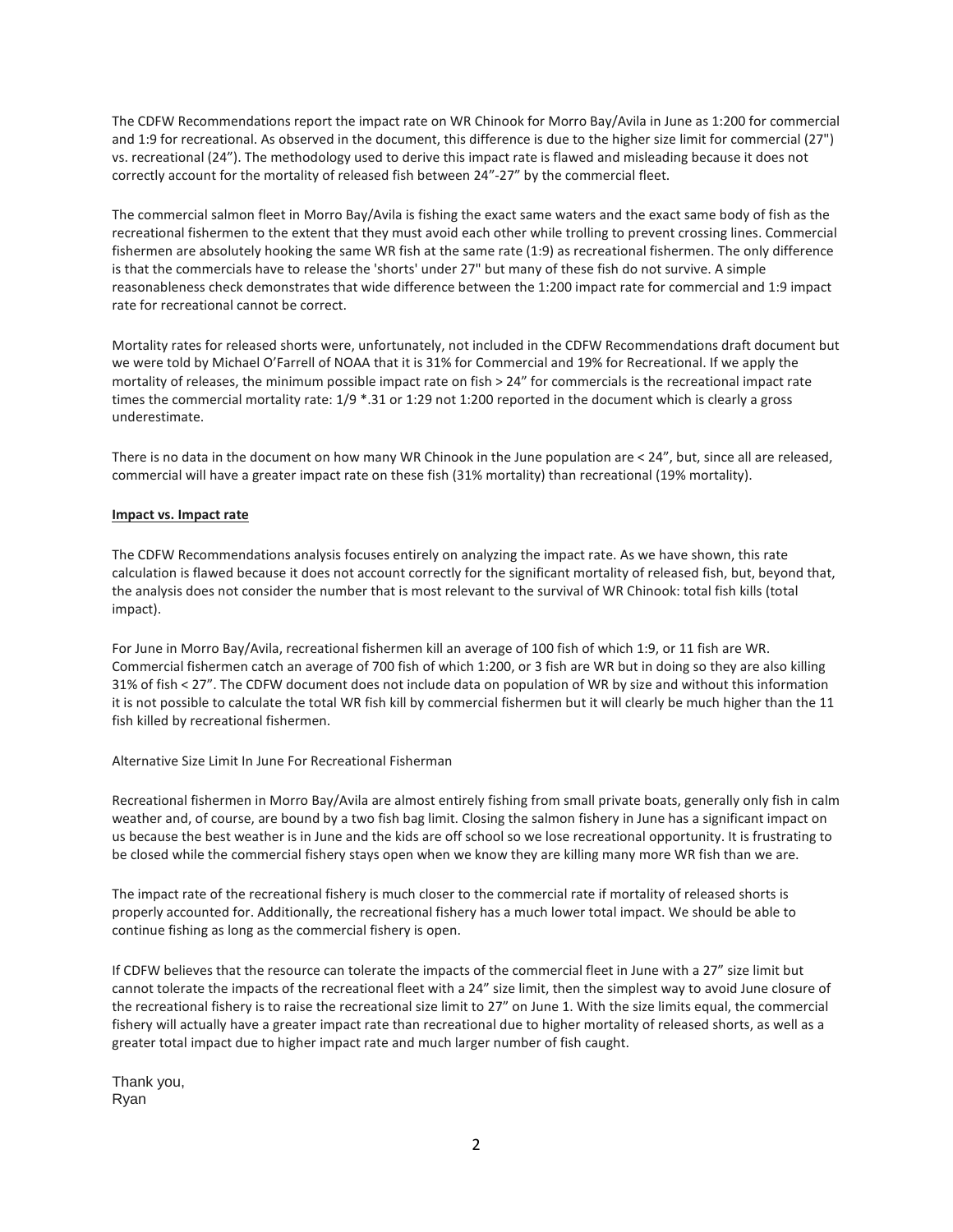### #3 From: **William Stallcup** [<wpstallcup@gmail.com>](mailto:wpstallcup@gmail.com) Date: Tue, Feb 7, 2017 at 11:14 AM Subject: Comments on CDFW Recommendations for the 2017 Salmon Season To: [pfmc.comments@noaa.gov,](mailto:pfmc.comments@noaa.gov) [Mike.Burner@noaa.gov](mailto:Mike.Burner@noaa.gov)

## **As recreational fishermen fishing in Morro Bay/Avila, we feel that we should be allowed to fish into June especially if the commercial fleet is allowed to take salmon in June.**

We feel that we were not treated fairly in 2016 salmon season. We were closed on June 1 while the commercial salmon fleet was allowed to keep fishing through the month of June even though they kill many more fish. The same closure dates are now being recommended for 2017.

Our position is that the CDFW Recommendations use flawed analysis to determine the impact to the population of concern, endangered winter-run (WR) Chinook, and that there is no good reason to close the recreational season in Morro Bay/Avila while the commercial season stays open. We ask that CDFW review our reasoning below, then work with us to ensure equitable access to the resource in 2017.

### **Impact Rate Should Include Mortality of "Shorts" Released by Commercial Fishermen**

The CDFW Recommendations report the impact rate on WR Chinook for Morro Bay/Avila in June as 1:200 for commercial and 1:9 for recreational. As observed in the document, this difference is due to the higher size limit for commercial (27") vs. recreational (24"). The methodology used to derive this impact rate is flawed and misleading because it does not correctly account for the mortality of released fish between 24"-27" by the commercial fleet.

The commercial salmon fleet in Morro Bay/Avila is fishing the exact same waters and the exact same body of fish as the recreational fishermen to the extent that they must avoid each other while trolling to prevent crossing lines. Commercial fishermen are absolutely hooking the same WR fish at the same rate (1:9) as recreational fishermen. The only difference is that the commercials have to release the 'shorts' under 27" but many of these fish do not survive. A simple reasonableness check demonstrates that wide difference between the 1:200 impact rate for commercial and 1:9 impact rate for recreational cannot be correct.

Mortality rates for released shorts were, unfortunately, not included in the CDFW Recommendations draft document but we were told by Michael O'Farrell of NOAA that it is 31% for Commercial and 19% for Recreational. If we apply the mortality of releases, the minimum possible impact rate on fish greater than 24" for commercials is the recreational impact rate times the mortality rate: 1/9 \*.31 or 1:29 not 1:200 reported in the document which is clearly a gross underestimate. (It should be noted that the 1:29 impact rate is a BEST CASE scenario for commercial. A more rigorous analysis can only yield a WORSE impact rate for commercial).

Additionally, there is no data in the document on how many WR Chinook in the June population are less than 24", but, since all are released, commercial will have a greater impact rate on these fish (31% mortality) than recreational (19% mortality).

### **Impact vs. Impact rate**

The CDFW Recommendations analysis focuses entirely on analyzing impact\_RATE. As we have shown, this rate calculation is flawed because it does not account correctly for the significant mortality of released fish, but, beyond that, the analysis does not consider the number that is most relevant to the survival of WR Chinook: total fish kills (total impact).

For June in Morro Bay/Avila, recreational fishermen kill an average of 100 fish of which 1:9, or 11 fish are WR. Commercial fishermen catch an average of 700 fish of which 1:200, or 3.5 fish are WR but in doing so they are also killing 31% of fish < 27" many of which are also WR but this goes unreported and unaccounted for in the CDFW document. The CDFW document does not include data on population of WR by size and without this information it is not possible to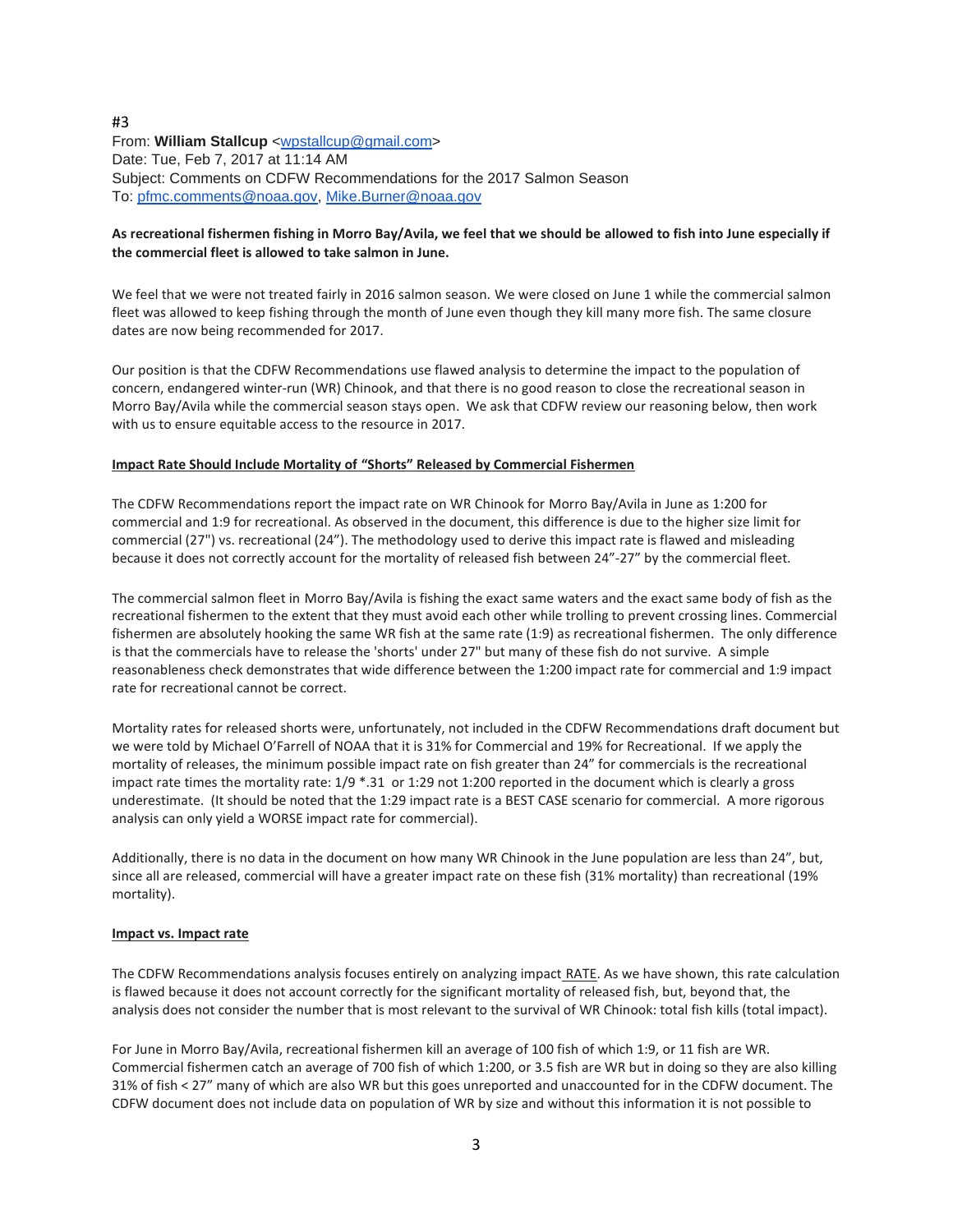calculate the total WR fish kill by commercial fishermen but it will clearly be MUCH higher than the 11 fish killed by recreational fishermen when mortality of released shorts is included.

### **Alternative Size Limit In June For Recreational Fisherman**

Recreational fishermen in Morro Bay/Avila are almost entirely fishing from small private boats, generally only fish in calm weather and, of course, are bound by a two fish bag limit. Closing the salmon fishery in June has a significant impact on us because the best weather is in June and the kids are off school so we lose recreational opportunity. It is frustrating to be closed while the commercial fishery stays open when weknow they are killing many more WR fish than we are.

The impact rate of the recreational fishery is much closer to the commercial rate if mortality of released shorts is properly accounted for. Additionally, the recreational fishery has a much lower total impact. We should be able to continue fishing as long as the commercial fishery is open.

If CDFW believes that the resource can tolerate the impacts of the commercial fleet in June with a 27" size limit but cannot tolerate the impacts of the recreational fleet with a 24" size limit, then the simplest way to avoid June closure of the recreational fishery is to raise the recreational size limit to 27" on June 1. With the size limits equal, the commercial fishery will actually have a greater impact rate than recreational due to higher mortality of released shorts, as well as a greater total impact due to higher impact rate and much larger number of fish caught.

William Stallcup Morro Bay, Ca [\(805\) 835-8814](tel:(805)%20835-8814)

#4

From: **Ann Wisehart** [<Wisehart@impulse.net>](mailto:Wisehart@impulse.net) Date: Tue, Feb 7, 2017 at 10:50 AM Subject: Comments on CDFW Recommendations for the 2017 Salmon Season To: [pfmc.comments@noaa.gov](mailto:pfmc.comments@noaa.gov) Cc: [Mike.Burner@noaa.gov](mailto:Mike.Burner@noaa.gov)

## **Comments on CDFW Recommendations for the 2017 Salmon Season**

## **As recreational fishermen fishing in Morro Bay/Avila, we feel that we should be allowed to fish into June especially if the commercial fleet is allowed to take salmon in June.**

We feel that we were not treated fairly in 2016 salmon season. We were closed on June 1 while the commercial salmon fleet was allowed to keep fishing through the month of June even though they kill many more fish. The same closure dates are now being recommended for 2017.

Our position is that the CDFW Recommendations use flawed analysis to determine the impact to the population of concern, endangered winter-run (WR) Chinook, and that there is no good reason to close the recreational season in Morro Bay/Avila while the commercial season stays open. We ask that CDFW review our reasoning below, then work with us to ensure equitable access to the resource in 2017.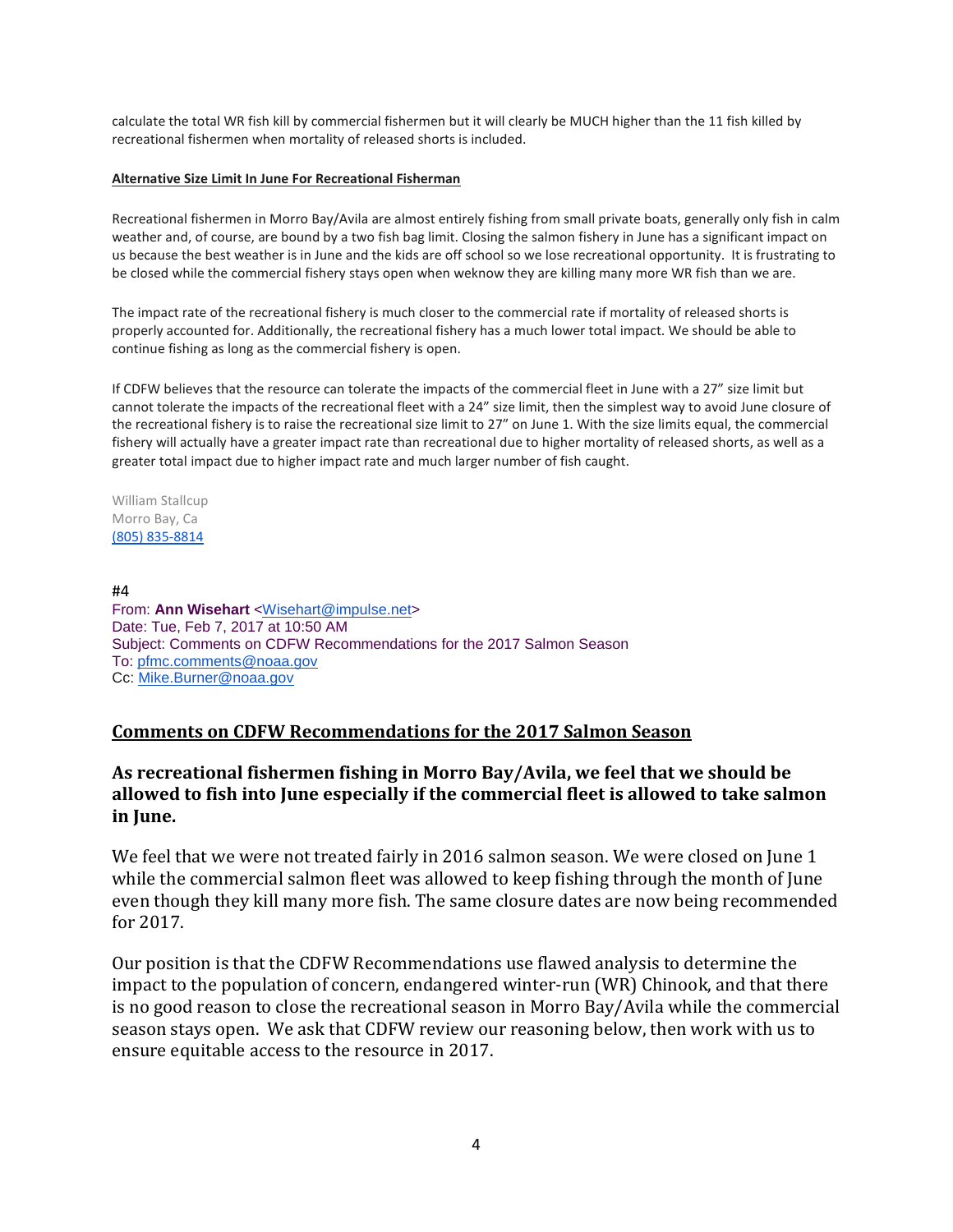# **Impact Rate Should Include Mortality of "Shorts" Released by Commercial Fishermen**

The CDFW Recommendations report the impact rate on WR Chinook for Morro Bay/Avila in June as 1:200 for commercial and 1:9 for recreational. As observed in the document, this difference is due to the higher size limit for commercial (27") vs. recreational (24"). The methodology used to derive this impact rate is flawed and misleading because it does not correctly account for the mortality of released fish between 24"-27" by the commercial fleet.

The commercial salmon fleet in Morro Bay/Avila is fishing the exact same waters and the exact same body of fish as the recreational fishermen to the extent that they must avoid each other while trolling to prevent crossing lines. Commercial fishermen are absolutely hooking the same WR fish at the same rate (1:9) as recreational fishermen. The only difference is that the commercials have to release the 'shorts' under 27" but many of these fish do not survive. A simple reasonableness check demonstrates that wide difference between the 1:200 impact rate for commercial and 1:9 impact rate for recreational cannot be correct.

Mortality rates for released shorts were, unfortunately, not included in the CDFW Recommendations draft document but we were told by Michael O'Farrell of NOAA that it is 31% for Commercial and 19% for Recreational. If we apply the mortality of releases, the minimum possible impact rate on fish greater than 24" for commercials is the recreational impact rate times the mortality rate: 1/9 \*.31 or 1:29 not 1:200 reported in the document which is clearly a gross underestimate. (It should be noted that the 1:29 impact rate is a BEST CASE scenario for commercial. A more rigorous analysis can only yield a WORSE impact rate for commercial).

Additionally, there is no data in the document on how many WR Chinook in the June population are less than 24", but, since all are released, commercial will have a greater impact rate on these fish (31% mortality) than recreational (19% mortality).

# **Impact vs. Impact rate**

The CDFW Recommendations analysis focuses entirely on analyzing impact RATE. As we have shown, this rate calculation is flawed because it does not account correctly for the significant mortality of released fish, but, beyond that, the analysis does not consider the number that is most relevant to the survival of WR Chinook: total fish kills (total impact).

For June in Morro Bay/Avila, recreational fishermen kill an average of 100 fish of which 1:9, or 11 fish are WR. Commercial fishermen catch an average of 700 fish of which 1:200, or 3.5 fish are WR but in doing so they are also killing 31% of fish < 27" many of which are also WR but this goes unreported and unaccounted for in the CDFW document. The CDFW document does not include data on population of WR by size and without this information it is not possible to calculate the total WR fish kill by commercial fishermen but it will clearly be MUCH higher than the 11 fish killed by recreational fishermen when mortality of released shorts is included.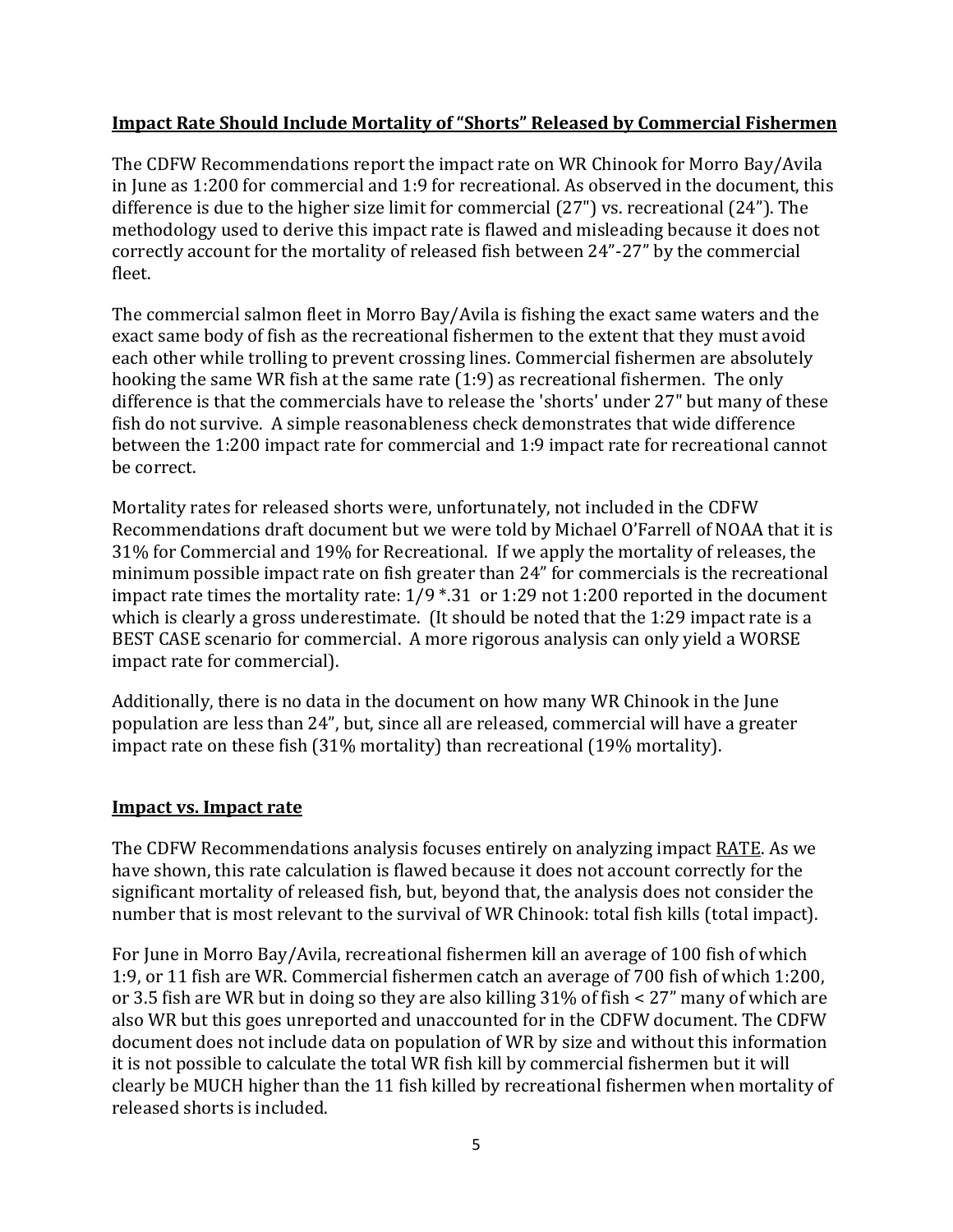# **Alternative Size Limit In June For Recreational Fisherman**

Recreational fishermen in Morro Bay/Avila are almost entirely fishing from small private boats, generally only fish in calm weather and, of course, are bound by a two fish bag limit. Closing the salmon fishery in June has a significant impact on us because the best weather is in June and the kids are off school so we lose recreational opportunity. It is frustrating to be closed while the commercial fishery stays open when we know they are killing many more WR fish than we are.

The impact rate of the recreational fishery is much closer to the commercial rate if mortality of released shorts is properly accounted for. Additionally, the recreational fishery has a much lower total impact. We should be able to continue fishing as long as the commercial fishery is open.

If CDFW believes that the resource can tolerate the impacts of the commercial fleet in June with a 27" size limit but cannot tolerate the impacts of the recreational fleet with a 24" size limit, then the simplest way to avoid June closure of the recreational fishery is to raise the recreational size limit to 27" on June 1. With the size limits equal, the commercial fishery will actually have a greater impact rate than recreational due to higher mortality of released shorts, as well as a greater total impact due to higher impact rate and much larger number of fish caught.

#5 - Forwarded message ---------- From: **David Hudgens** [<davedenni@hotmail.com>](mailto:davedenni@hotmail.com) Date: Tue, Feb 7, 2017 at 8:56 AM Subject: Fw: Proposed 2017 Recreational Salmon Season - Pt. Sur to Mexican Border To: ["pfmc.comments@noaa.gov"](mailto:pfmc.comments@noaa.gov) [<pfmc.comments@noaa.gov>](mailto:pfmc.comments@noaa.gov)

I am a recreational fisherman on the Central Coast of California and have been fishing these waters for the last 45 years. I understand that the California Department of Fish and Wildlife is once again proposing or recommending that our upcoming season be shortened as it was for 2016 to two months - April and May. I understand these regulations are designed to help reduce the take of winter run salmon from the Sacramento watershed.

While I understand the plight of the winter run fish, there needs to be a more even approach to the protection of the run, meaning both commercial and sport and northern ports should all be equally affected. Also the drought has affected everyone with the lower river levels and poor survival rates. However, the Pt. Sur to the Mexican border shouldn't be made to shoulder the brunt of the restrictions.

Last year the Salmon Advisory Subpanel (SAS) recommended to the PFMC in March 2016 three alternatives that in the worst case scenario would have stopped us from fishing in our area (Port San Luis, Morro Bay) in mid-July as it was in 2015. At some point late in the process one of the original alternatives (the 3rd alternative - mid-July closure) was overruled and thrown out, and a more draconian alternative for our area was implemented - seemingly without the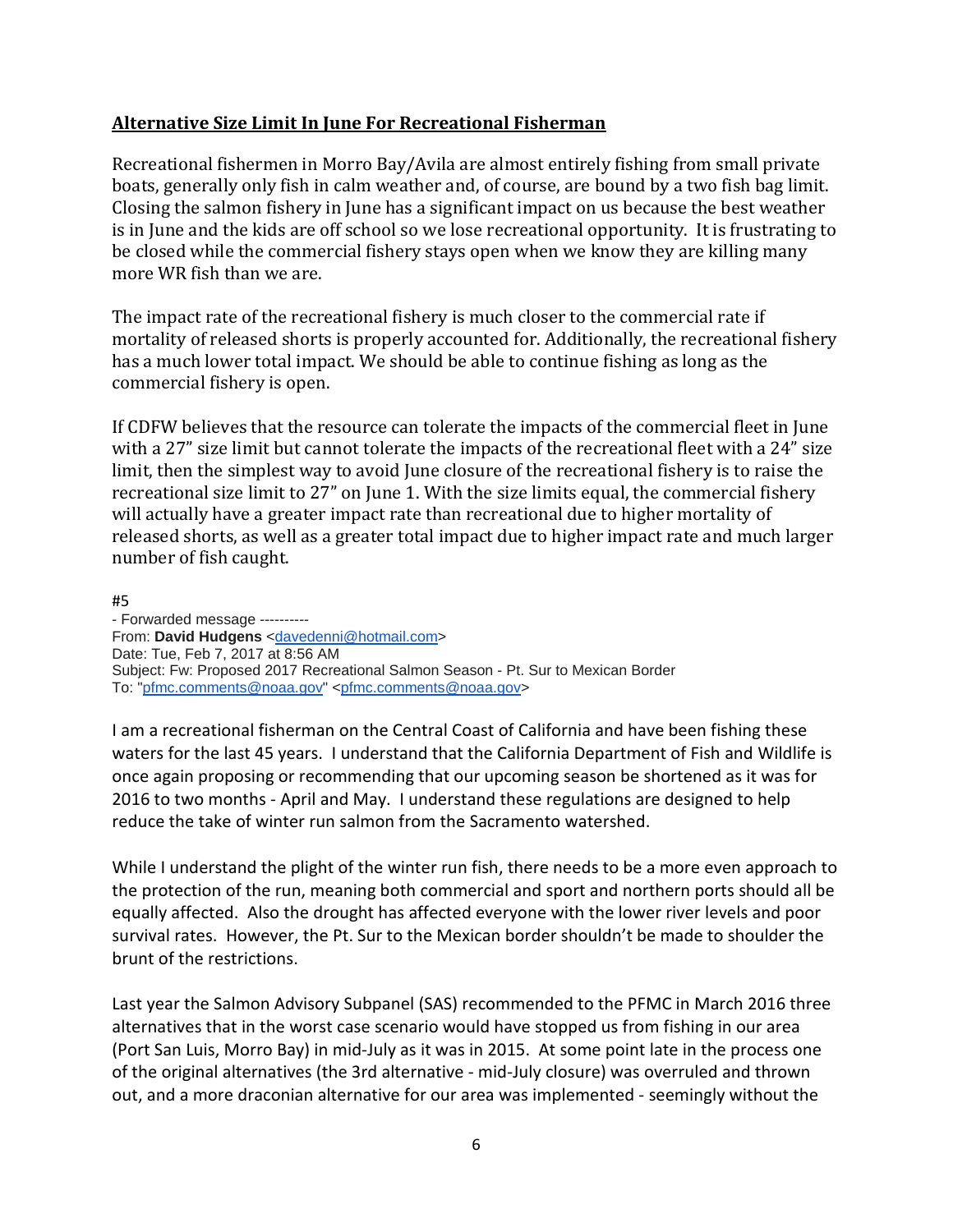science to back up the reasoning. It was added at the last minute and no one in our area was given the opportunity to rebut the alternative. This alternative only allowed us to fish for salmon for two months - April and May. Why was the SAS overruled? And was it political?

Since commercial fishing was still open in June 2016, it was hard for recreational fishermen in our area to understand why we were cut off and they were allowed to continue to fish. Especially when their continuing to fish would have a greater impact on the winter run salmon according to the California Department of Fish and Wildlife's scientific analysis. According to the analysis that I have read, there are more winter run salmon in our area during the June-August timeframe.

Based on this same scientific data, there does not seem to be any supporting data that recreational fishing stopped in May affects the take of the winter run salmon, especially when the commercial fishing continues through June. All that did was change who caught the fish.

Also, it appears as though some apparent political agenda is at work here and the recreational fishing in our area is used as the proverbial sacrificial lamb. In 2016, the ports just to the north, Monterey Bay and Santa Cruz, were allowed to continue fishing through mid-July, while the more northern ports were allowed to fish through the end of October. The inequality of the fishing regulations seem to favor the northern ports where they have more voice in the proceedings.

Some factors to be noted for fishing in our area are:

1. The size of the fleet - it is a much smaller fleet than many of the ports up north thus a smaller footprint on the salmon catch.

2. Weather - in our area, during April, May, and June, the weather is more uncertain and therefore more limiting for the smaller boats to be out on the water. Most of the time, if you can get out on the water, you are limited to how far out you can go and how long you can fish as winds generally pick up in late morning and early afternoon. Typical spring weather that runs the smaller recreational boats off the water.

3. Other fleets in area - when the catch is less up north, the larger commercial boats converge in our area which increases the take in our area. This is what happened in June 2016. The salmon actually started to make an appearance and with salmon being caught the larger boats from distant ports showed up in mass.

Here are some possibilities that may help in determining the 2017 Recreational Salmon season that we would like to see considered for our area:

1. Propose that we continue to fish through June 30th with a 27" size limit on the fish - same as the commercial requirement.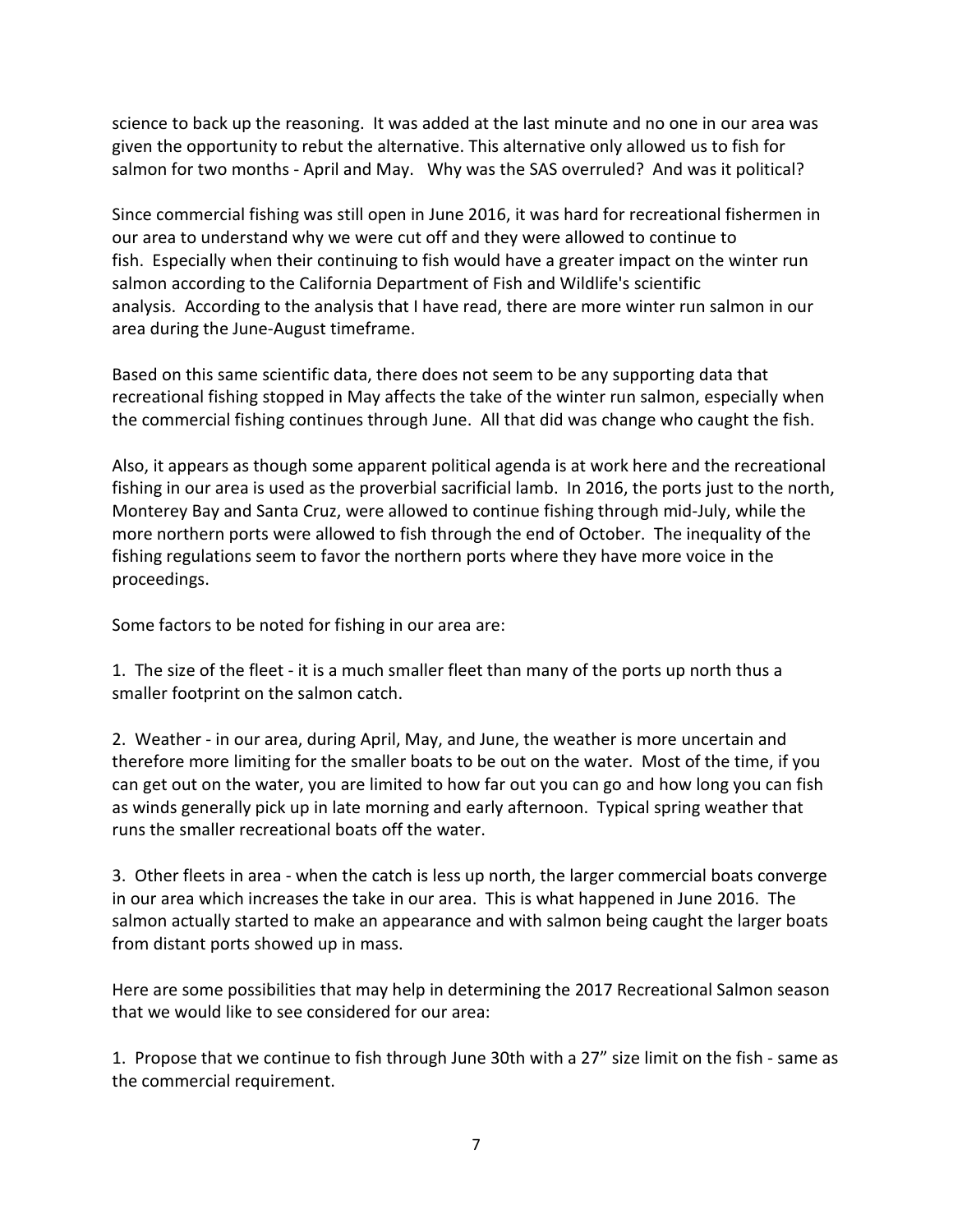2. Limit the number of days that we can fish, such as odd or even days throughout the season.

3. Propose that a salmon punch card be used limiting the number of salmon that can be taken over the course of the season. Once filled, you're done.

4. Limit area for commercial boats - meaning boats from outside the Pt. Sur to the Mexican border zone can not fish this area - especially if this area is such a hot zone for winter run fish.

There are probably other ideas out there being proposed and that would also work and keep us fishing longer than two months.

Over the years our seasons have been curtailed from a Feb-Oct season down to a Apr-May season (2016). It would seem that if any of these measures taken by the PFMC over the years were working, the seasons would be getting longer, not shorter. I worry that these changes will eventually lead to no salmon fishing at all, regardless of whether the numbers of the salmon, including the winter run salmon, improve.

Because I have been an avid salmon fisherman for years, I worry that future generations will not have the opportunity to catch and enjoy these great fish. I understand that there needs to be controls in place to preserve the runs, but not at the detriment for one specific area - us.

Sincerely,

David Hudgens 85 Guerra Dr. San Luis Obispo Ca.

#6 From: Steve Hendricks [<shendric@cuesta.edu>](mailto:shendric@cuesta.edu) Date: Tue, Feb 7, 2017 at 9:24 AM Subject: 2017 Salmon Season To: ["Mike.Burner@noaa.gov"](mailto:Mike.Burner@noaa.gov) [<Mike.Burner@noaa.gov>](mailto:Mike.Burner@noaa.gov) Cc: ["pfmc.comments@noaa.gov"](mailto:pfmc.comments@noaa.gov) [<pfmc.comments@noaa.gov>](mailto:pfmc.comments@noaa.gov)

To whom it may concern,

My name is Steve Hendricks and I am an avid angler in Morro Bay, California. I am also a former fish biologist with a B.S. in Freshwater Fish Biology from Humboldt State University and a M.S. in Fisheries and Wildlife from Oregon State University. Currently I teach biology at Cuesta College in San Luis Obispo. I am an environmentalist with a strong science background that loves to fish!

I have been working closely with Mike Glick and I am sure you have received his comments already, so I won't repeat them (see his comments below). I implore you to make your decision this year based upon sound science. Mike has pointed out several flawed calculations (the impact on WR by sport vs. commercial) and misuse of terms (impact vs. impact rate) in his comments. For a relatively small sport fleet to be shut down last year while a fairly large (I saw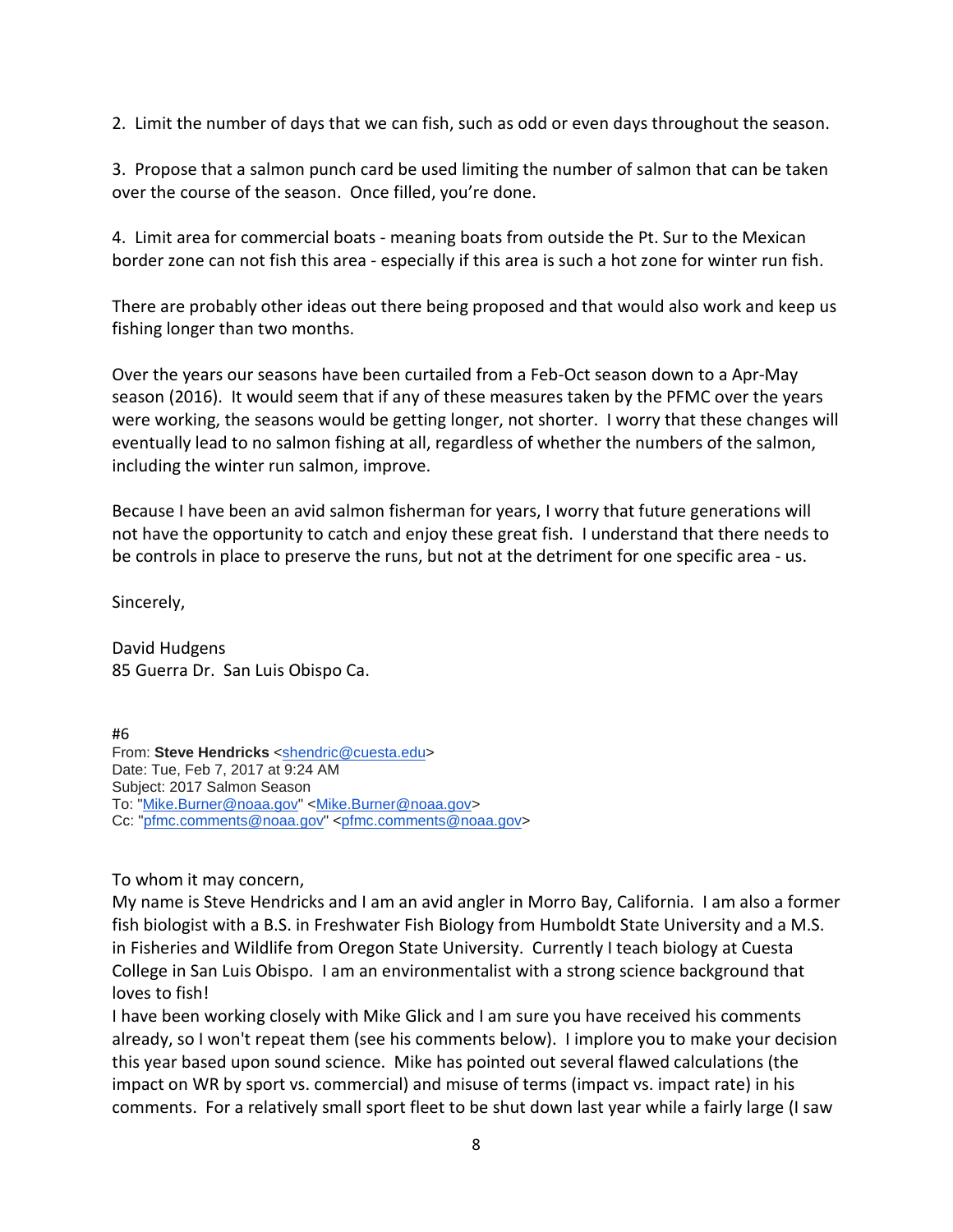30+ commercial boats out after May 31st) commercial fleet was allowed to continue to fish for salmon had no scientific merit based upon PFMC's own report. I am a conservationist and I am genuinely concerned about the long term survival of salmon. I was fully supportive of closed salmon seasons several years ago because I new the salmon were at risk. I was also supportive of our short season last year, until I learned that commercial anglers could continue to take salmon for another month! It did not make any since nor did it have any scientific merit. If the impact rate due to the increased minimum size for commercial anglers was the sole reason for allowing their season to stay open, then the logical solution would be to increase the size limit for sport anglers to 27" so we would have the same impact rate. Otherwise it seems like a political maneuver to shut down a small area with little representation to allow more powerful groups (commercial anglers) and more represented areas (Monterey/Santa Cruz) to fish longer.

Thanks for your time! I look forward to your response. Sincerely, Steve Hendricks

> (Glick) Comments on CDFW Recommendations for the 2017 Salmon Season As recreational fishermen fishing in Morro Bay/Avila, we feel that we were not treated fairly in 2016 salmon season. We were closed on June 1 while the commercial salmon fleet was allowed to keep fishing through the month of June even though they kill many more fish. The same closure dates are now being recommended for 2017.

Our position is that the CDFW Recommendations use flawed analysis to determine the impact to the population of concern, endangered winter-run (WR) Chinook, and that there is no good reason to close the recreational season in Morro Bay/Avila while the commercial season stays open. We ask that CDFW review our reasoning below, then work with us to ensure equitable access to the resource in 2017.

Impact Rate Should Include Mortality of "Shorts" Released by Commercial Fishermen The CDFW Recommendations report the impact rate on WR Chinook for Morro Bay/Avila in June as 1:200 for commercial and 1:9 for recreational. As observed in the document, this difference is due to the higher size limit for commercial (27") vs. recreational (24"). The methodology used to derive this impact rate is flawed and misleading because it does not correctly account for the mortality of released fish between 24"-27" by the commercial fleet.

The commercial salmon fleet in Morro Bay/Avila is fishing the exact same waters and the exact same body of fish as the recreational fishermen to the extent that they must avoid each other while trolling to prevent crossing lines. Commercial fishermen are absolutely hooking the same WR fish at the same rate (1:9) as recreational fishermen. The only difference is that the commercials have to release the 'shorts' under 27" but many of these fish do not survive. A simple reasonableness check demonstrates that wide difference between the 1:200 impact rate for commercial and 1:9 impact rate for recreational cannot be correct.

Mortality rates for released shorts were, unfortunately, not included in the CDFW Recommendations draft document but we were told by Michael O'Farrell of NOAA that it is 31% for Commercial and 19% for Recreational. If we apply the mortality of releases, the minimum possible impact rate on fish > 24" for commercials is the recreational impact rate times the commercial mortality rate: 1/9 \*.31 or 1:29 not 1:200 reported in the document which is clearly a gross underestimate.

There is no data in the document on how many WR Chinook in the June population are < 24", but, since all are released, commercial will have a greater impact rate on these fish (31% mortality) than recreational (19% mortality).

Impact vs. Impact rate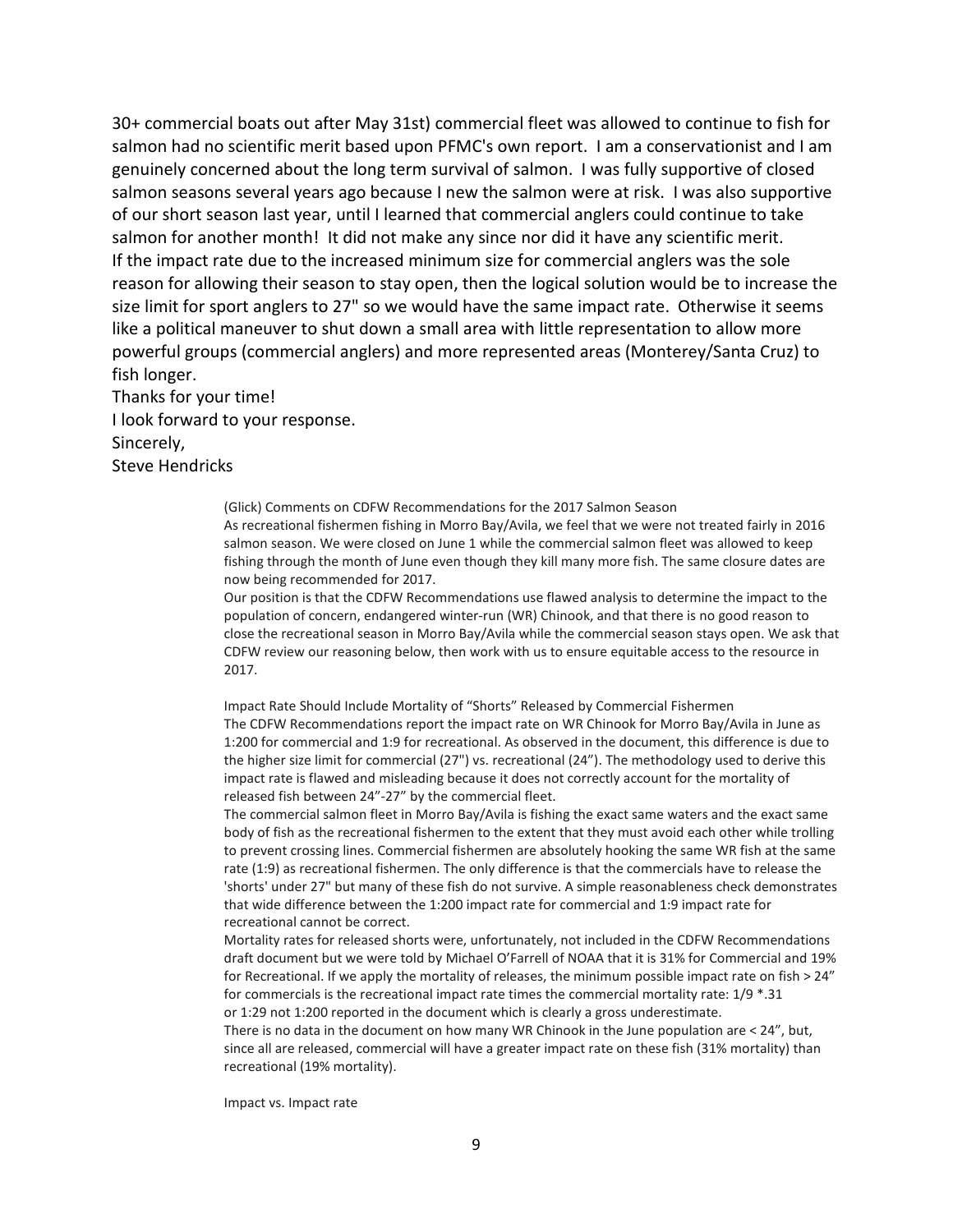The CDFW Recommendations analysis focuses entirely on analyzing the impact rate. As we have shown, this rate calculation is flawed because it does not account correctly for the significant mortality of released fish, but, beyond that, the analysis does not consider the number that is most relevant to the survival of WR Chinook: total fish kills (total impact).

For June in Morro Bay/Avila, recreational fishermen kill an average of 100 fish of which 1:9, or 11 fish are WR. Commercial fishermen catch an average of 700 fish of which 1:200, or 3 fish are WR but in doing so they are also killing 31% of fish < 27". The CDFW document does not include data on population of WR by size and without this information it is not possible to calculate the total WR fish kill by commercial fishermen but it will clearly be much higher than the 11 fish killed by recreational fishermen.

Alternative Size Limit In June For Recreational Fisherman

Recreational fishermen in Morro Bay/Avila are almost entirely fishing from small private boats, generally only fish in calm weather and, of course, are bound by a two fish bag limit. Closing the salmon fishery in June has a significant impact on us because the best weather is in June and the kids are off school so we lose recreational opportunity. It is frustrating to be closed while the commercial fishery stays open when we know they are killing many more WR fish than we are.

The impact rate of the recreational fishery is much closer to the commercial rate if mortality of released shorts is properly accounted for. Additionally, the recreational fishery has a much lower total impact. We should be able to continue fishing as long as the commercial fishery is open.

If CDFW believes that the resource can tolerate the impacts of the commercial fleet in June with a 27" size limit but cannot tolerate the impacts of the recreational fleet with a 24" size limit, then the simplest way to avoid June closure of the recreational fishery is to raise the recreational size limit to 27" on June 1. With the size limits equal, the commercial fishery will actually have a greater impact rate than recreational due to higher mortality of released shorts, as well as a greater total impact due to higher impact rate and much larger number of fish caught.

#7

From: Ray Cloud [<rccs@comcast.net>](mailto:rccs@comcast.net) Date: Tue, Feb 7, 2017 at 9:28 AM Subject: 2017 Salmon Season Comments To: [pfmc.comments@noaa.gov,](mailto:pfmc.comments@noaa.gov) [Mike.Burner@noaa.gov](mailto:Mike.Burner@noaa.gov) Cc: Mike Glick [<wisehart@impulse.net>](mailto:wisehart@impulse.net)

A friend of ours thoroughly researched and wrote the following but we are in total agreement with every word of it. Closing recreational salmon while keeping commercial open in the best part of the season is patently unfair. We eat our own fresh-caught salmon as part of a hearthealthy diet, it is not just "recreation" to us. We need access to healthy salmon for our diet. We also have no problem with the size limit being increased to 27" for recreational in June, we release almost all fish under that size anyway as the smaller fish just don't have the right fat and omega-3 content.

It is also unfair to deny my two Grandsons ages 10  $\&$  7 the opportunity to fish with their Poppi  $\&$ Nanna, which they love. The weather/sea conditions in April and May are far too rough for them the vast majority of the time.

Please give these and the following points your most serious consideration.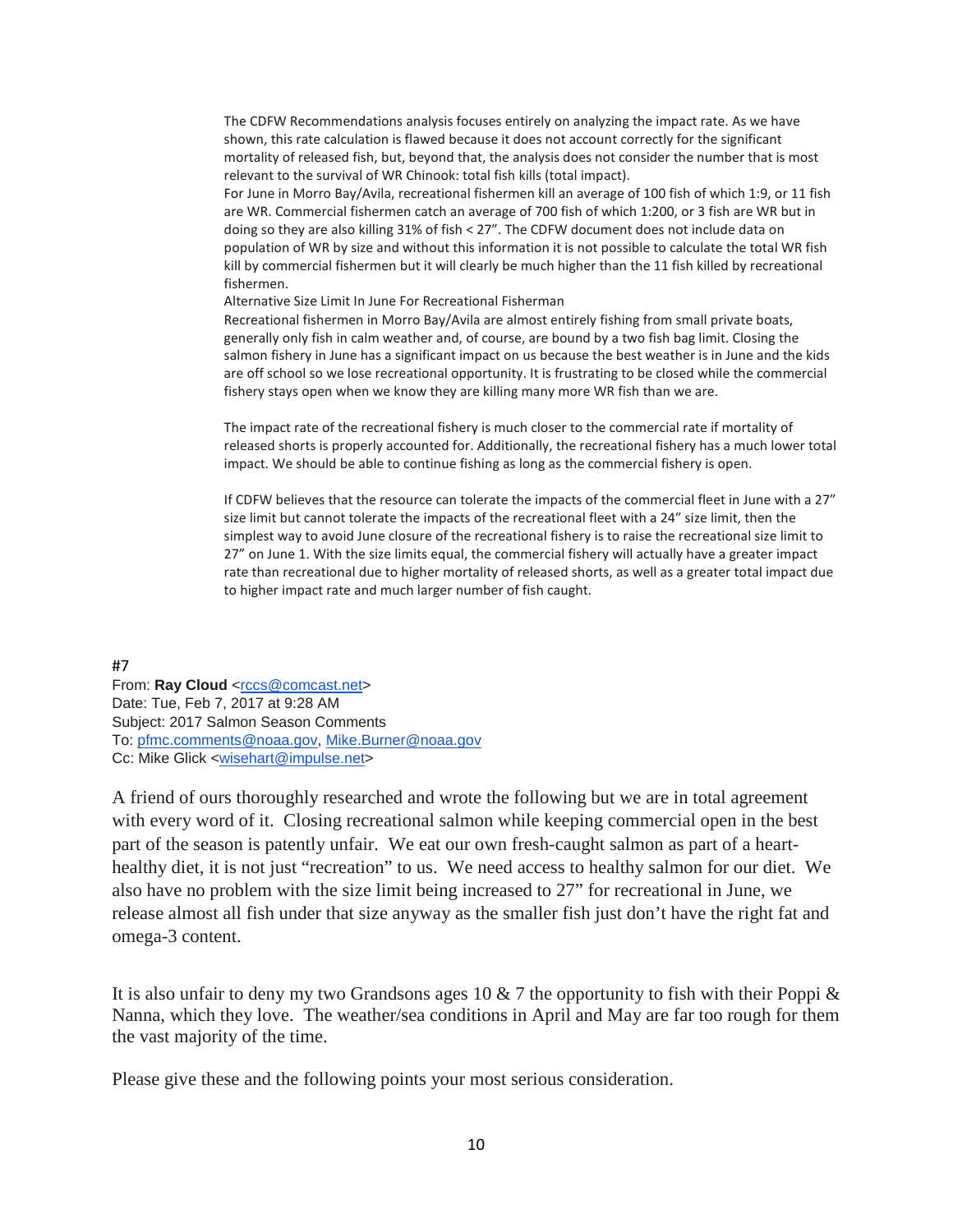Ray & Debi Cloud, and Grandsons Kyzen & Jaden, Lifelong Central Coast Anglers 529 Calle Grande Circle Santa Maria, CA 93455

#### **Comments on CDFW Recommendations for the 2017 Salmon Season**

**As recreational fishermen fishing in Morro Bay/Avila, we feel that we should be allowed to fish into June especially if the commercial fleet is allowed to take salmon in June.** We were not treated fairly in 2016 salmon season. We were closed on June 1 while the commercial salmon fleet was allowed to keep fishing through the month of June even though they kill many more fish. The same closure dates are now being recommended for 2017. There is no justifiable scientific reason to close the recreational fishing in June while leaving the commercial fishery open.

Our position is that the CDFW Recommendations use flawed analysis to determine the impact to the population of concern, endangered winter-run (WR) Chinook, and that there is no good reason to close the recreational season in Morro Bay/Avila while the commercial season stays open. We ask that CDFW review our reasoning below, then work with us to ensure equitable access to the resource in 2017.

### **Impact Rate Should Include Mortality of "Shorts" Released by Commercial Fishermen**

The CDFW Recommendations report the impact rate on WR Chinook for Morro Bay/Avila in June as 1:200 for commercial and 1:9 for recreational. As observed in the document, this difference is due to the higher size limit for commercial (27") vs. recreational (24"). The methodology used to derive this impact rate is flawed and misleading because it does not correctly account for the mortality of released fish between 24"-27" by the commercial fleet.

The commercial salmon fleet in Morro Bay/Avila is fishing the exact same waters and the exact same body of fish as the recreational fishermen to the extent that they must avoid each other while trolling to prevent crossing lines. Commercial fishermen are absolutely hooking the same WR fish at the same rate (1:9) as recreational fishermen. The only difference is that the commercials have to release the 'shorts' under 27" but many of these fish do not survive. A simple reasonableness check demonstrates that wide difference between the 1:200 impact rate for commercial and 1:9 impact rate for recreational cannot be correct.

Mortality rates for released shorts were, unfortunately, not included in the CDFW Recommendations draft document but we were told by Michael O'Farrell of NOAA that it is 31% for Commercial and 19% for Recreational. If we apply the mortality of releases, the minimum possible impact rate on fish > 24" for commercials is the recreational impact rate times the commercial mortality rate: 1/9 \*.31 or 1:29not 1:200 reported in the document which is clearly a gross underestimate.

There is no data in the document on how many WR Chinook in the June population are < 24", but, since all are released, commercial will have a greater impact rate on these fish (31% mortality) than recreational (19% mortality).

#### **Impact vs. Impact rate**

The CDFW Recommendations analysis focuses entirely on analyzing the impact rate. As we have shown, this rate calculation is flawed because it does not account correctly for the significant mortality of released fish, but, beyond that, the analysis does not consider the number that is most relevant to the survival of WR Chinook: total fish kills (total impact).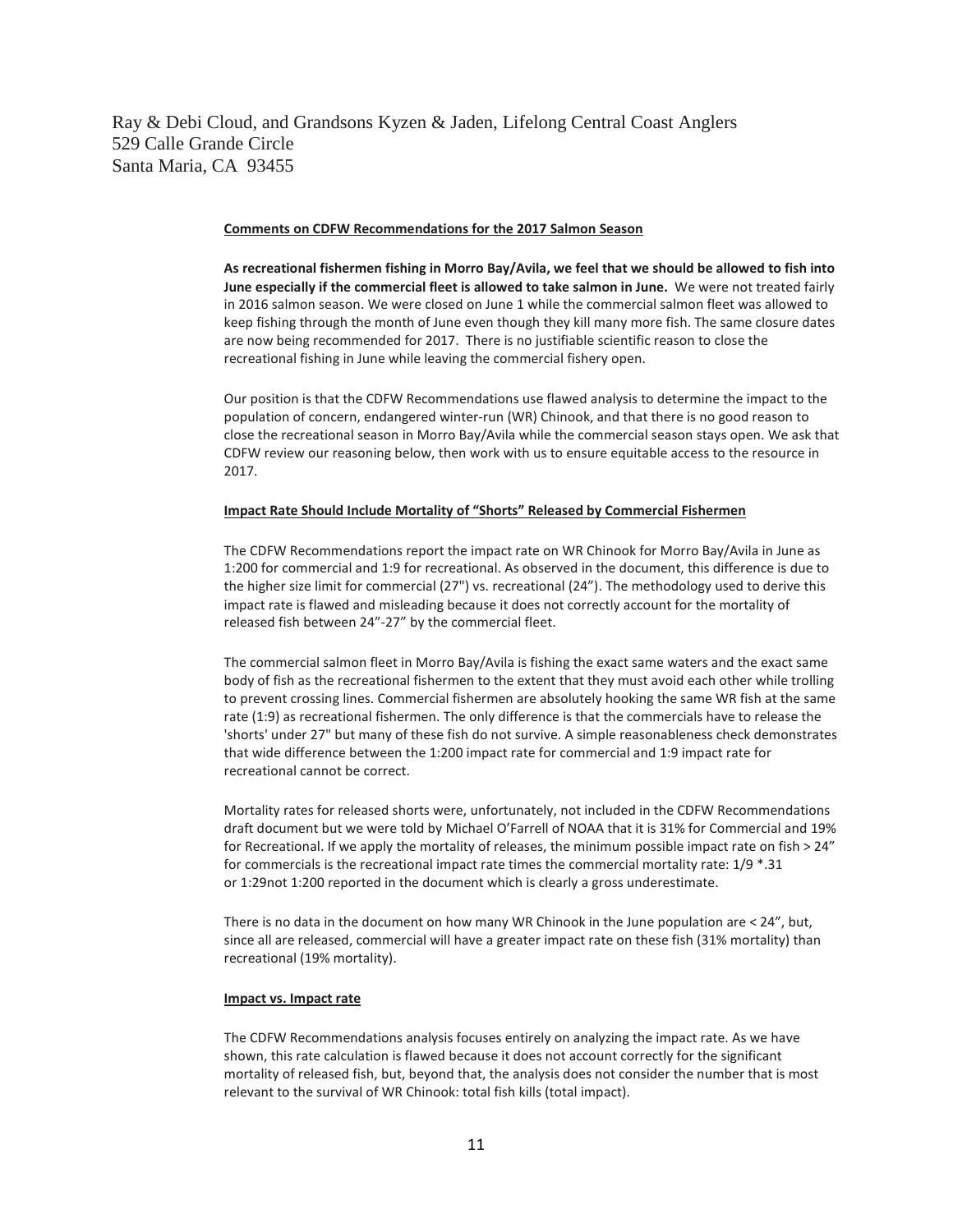For June in Morro Bay/Avila, recreational fishermen kill an average of 100 fish of which 1:9, or 11 fish are WR. Commercial fishermen catch an average of 700 fish of which 1:200, or 3 fish are WR but in doing so they are also killing 31% of fish < 27". The CDFW document does not include data on population of WR by size and without this information it is not possible to calculate the total WR fish kill by commercial fishermen but it will clearly be much higher than the 11 fish killed by recreational fishermen.

Alternative Size Limit In June For Recreational Fisherman

Recreational fishermen in Morro Bay/Avila are almost entirely fishing from small private boats, generally only fish in calm weather and, of course, are bound by a two fish bag limit. Closing the salmon fishery in June has a significant impact on us because the best weather is in June and the kids are off school so we lose recreational opportunity. It is frustrating to be closed while the commercial fishery stays open when we know they are killing many more WR fish than we are.

The impact rate of the recreational fishery is much closer to the commercial rate if mortality of released shorts is properly accounted for. Additionally, the recreational fishery has a much lower total impact. We should be able to continue fishing as long as the commercial fishery is open.

If CDFW believes that the resource can tolerate the impacts of the commercial fleet in June with a 27" size limit but cannot tolerate the impacts of the recreational fleet with a 24" size limit, then the simplest way to avoid June closure of the recreational fishery is to raise the recreational size limit to 27" on June 1. With the size limits equal, the commercial fishery will actually have a greater impact rate than recreational due to higher mortality of released shorts, as well as a greater total impact due to higher impact rate and much larger number of fish caught.

#8

From: Don Thompson [<rufescens@aol.com>](mailto:rufescens@aol.com) Date: Tue, Feb 7, 2017 at 10:07 AM Subject: Re: proposed recreational salmon season 2017 pt Sur to mexico. To: [pfmc.comments@noaa.gov](mailto:pfmc.comments@noaa.gov)

Dear sirs

The proposed recreational salmon season puts an unfair season reduction on those uf us south of pt. Sur compared to anglers who live and fish from Monterey north. If the season is shortened please cut equally across the board. Last yrs season favored fishermen north of pt. Sur. Also if the season is shortened to 2 months, please consider the two months open to be May and June instead of April. **Sincerely** Don Thompson 1434 Mission Dr. Solvang CA 93463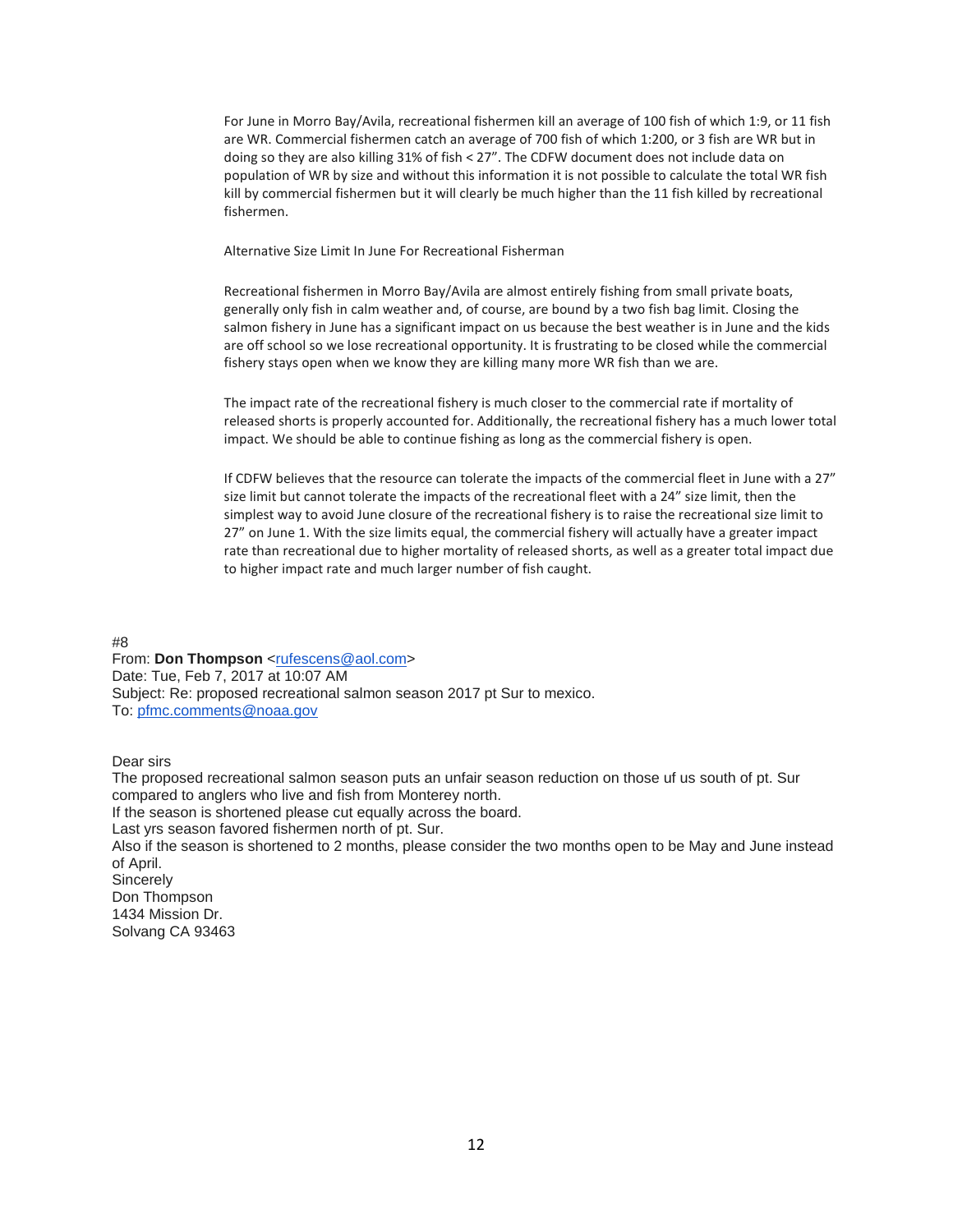#9 From: David Hartmann [<Boatman10@comcast.net>](mailto:Boatman10@comcast.net) Date: Tue, Feb 7, 2017 at 10:16 AM Subject: PFMC Comments To: [pfmc.comments@noaa.gov](mailto:pfmc.comments@noaa.gov)

I am a recreational fisherman on the Central Coast of California and have been fishing these waters for the last 21 years. I understand that the California Department of Fish and Wildlife is once again proposing or recommending that our upcoming season be shortened as it was for 2016 to two months - April and May. I understand these regulations are designed to help reduce the take of winter run salmon from the Sacramento watershed.

While I understand the plight of the winter run fish, there needs to be a more even approach to the protection of the run, meaning both commercial and sport and northern ports should all be equally affected. Also the drought has affected everyone with the lower river levels and poor survival rates. However, the Pt. Sur to the Mexican border shouldn't be made to shoulder the brunt of the restrictions.

Last year the Salmon Advisory Subpanel (SAS) recommended to the PFMC in March 2016 three alternatives that in the worst case scenario would have stopped us from fishing in our area (Port San Luis, Morro Bay) in mid-July as it was in 2015. At some point late in the process one of the original alternatives (the 3rd alternative - mid-July closure) was overruled and thrown out, and a more draconian alternative for our area was implemented - seemingly without the science to back up the reasoning. It was added at the last minute and no one in our area was given the opportunity to rebut the alternative. This alternative only allowed us to fish for salmon for two months - April and May. Why was the SAS overruled? And was it political?

Since commercial fishing was still open in June 2016, it was hard for recreational fishermen in our area to understand why we were cut off and they were allowed to continue to fish. Especially when their continuing to fish would have a greater impact on the winter run salmon according to the California Department of Fish and Wildlife's scientific analysis. According to the analysis that I have read, there are more winter run salmon in our area during the June-August timeframe.

Based on this same scientific data, there does not seem to be any supporting data that recreational fishing stopped in May affects the take of the winter run salmon, especially when the commercial fishing continues through June. All that did was change who caught the fish.

Also, it appears as though some apparent political agenda is at work here and the recreational fishing in our area is used as the proverbial sacrificial lamb. In 2016, the ports just to the north, Monterey Bay and Santa Cruz, were allowed to continue fishing through mid-July, while the more northern ports were allowed to fish through the end of October. The inequality of the fishing regulations seem to favor the northern ports where they have more voice in the proceedings.

Some factors to be noted for fishing in our area are: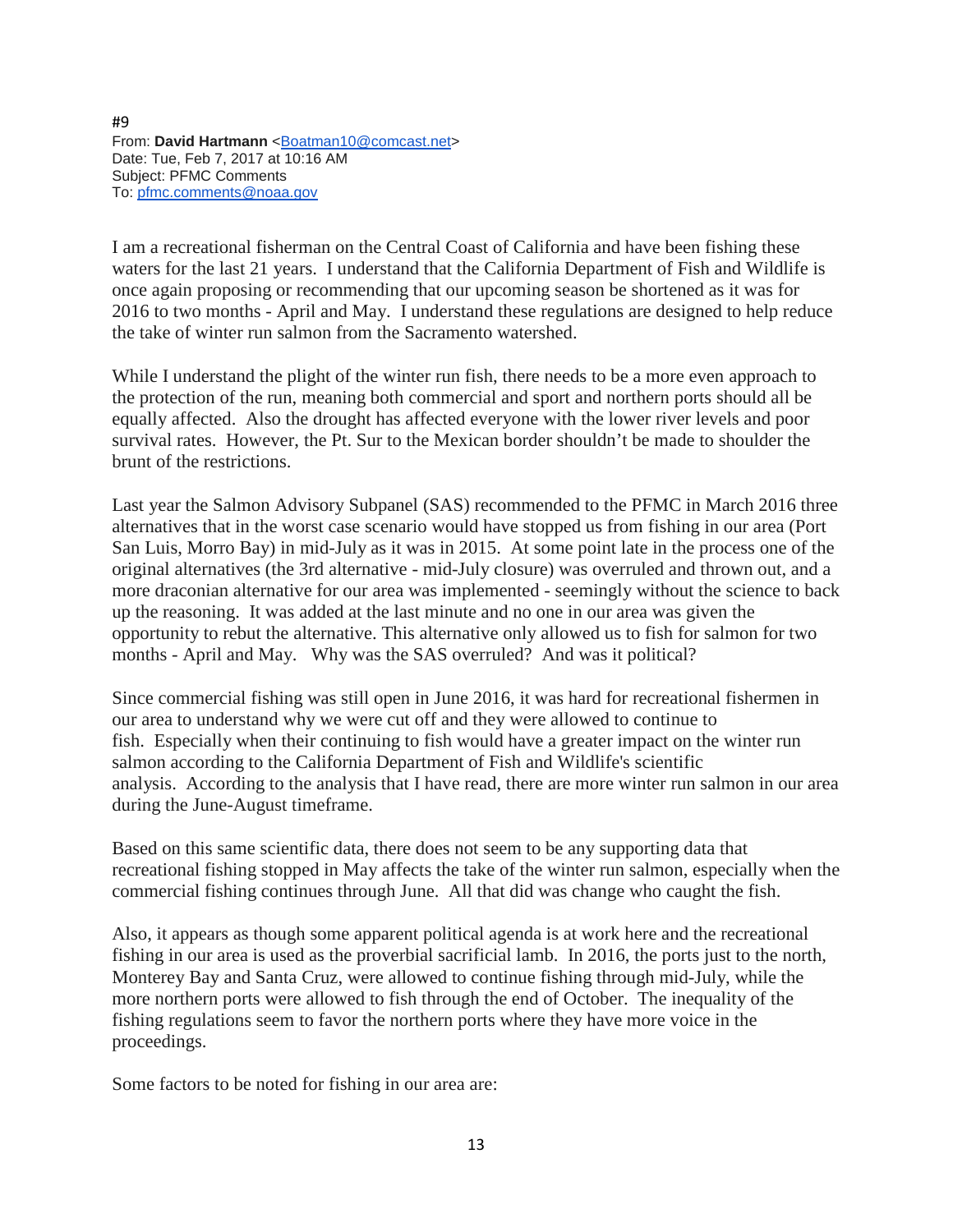1. The size of the fleet - it is a much smaller fleet than many of the ports up north thus a smaller footprint on the salmon catch.

2. Weather - in our area, during April, May, and June, the weather is more uncertain and therefore more limiting for the smaller boats to be out on the water. Most of the time, if you can get out on the water, you are limited to how far out you can go and how long you can fish as winds generally pick up in late morning and early afternoon. Typical spring weather that runs the smaller recreational boats off the water.

3. Other fleets in area - when the catch is less up north, the larger commercial boats converge in our area which increases the take in our area. This is what happened in June 2016. The salmon actually started to make an appearance and with salmon being caught the larger boats from distant ports showed up in mass.

Here are some possibilities that may help in determining the 2017 Recreational Salmon season that we would like to see considered for our area:

1. Propose that we continue to fish through June 30th with a 27" size limit on the fish - same as the commercial requirement.

2. Limit the number of days that we can fish, such as odd or even days throughout the season.

3. Propose that a salmon punch card be used limiting the number of salmon that can be taken over the course of the season. Once filled, you're done.

4. Limit area for commercial boats - meaning boats from outside the Pt. Sur to the Mexican border zone can not fish this area - especially if this area is such a hot zone for winter run fish.

There are probably other ideas out there being proposed and that would also work and keep us fishing longer than two months.

Over the years our seasons have been curtailed from a Feb-Oct season down to a Apr-May season (2016). It would seem that if any of these measures taken by the PFMC over the years were working, the seasons would be getting longer, not shorter. I worry that these changes will eventually lead to no salmon fishing at all, regardless of whether the numbers of the salmon, including the winter run salmon, improve.

Because I have been an avid salmon fisherman for years, I worry that future generations will not have the opportunity to catch and enjoy these great fish. I understand that there needs to be controls in place to preserve the runs, but not at the detriment for one specific area - us.

Sincerely, David Hartmann Lompoc, CA [\(805\) 705-9001](tel:(805)%20705-9001)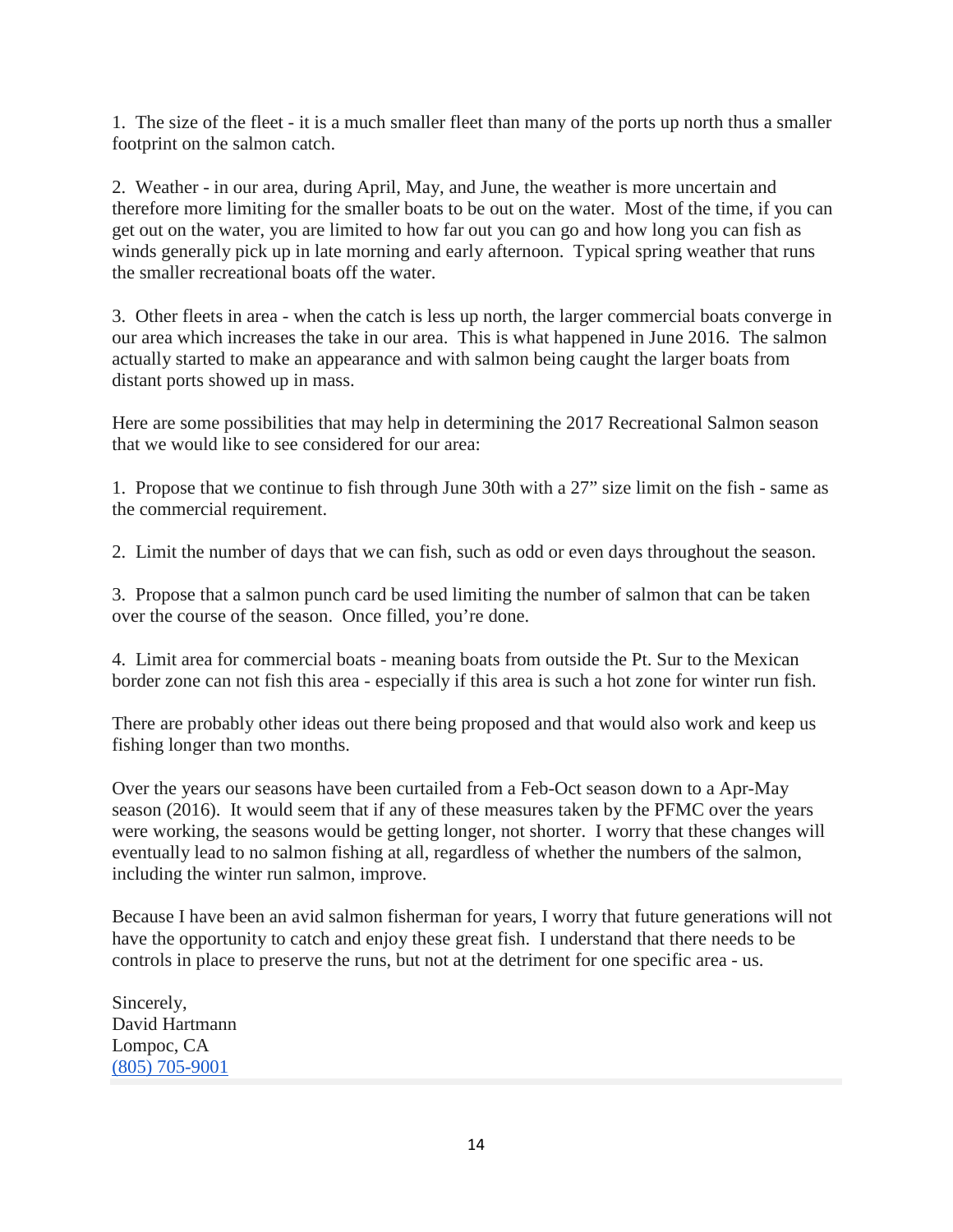#10 From: **Steven morales** [<chaysenfish@yahoo.com>](mailto:chaysenfish@yahoo.com) Date: Tue, Feb 7, 2017 at 8:53 AM Subject: Salmon season To: [pfmc.comments@noaa.gov](mailto:pfmc.comments@noaa.gov)

To whom it may concern. My name is Steve and I respect you're decision re. Salmon season where I live. But, to close Avila beach area to salmon fishing in the month of June and still allow commercial fishing is hard too accept. Please look into this season closer and allow us too fish like the commercial guys and like they do north of us. Thank u

**Steve** 

#11 From: **james george** [<ibs480@hotmail.com>](mailto:ibs480@hotmail.com) Date: Tue, Feb 7, 2017 at 8:10 AM Subject: california salmon season To: ["pfmc.comments@noaa.gov"](mailto:pfmc.comments@noaa.gov) [<pfmc.comments@noaa.gov>](mailto:pfmc.comments@noaa.gov)

I am a recreational fisherman on the Central Coast of California and have been fishing these waters for the last 45 years. I understand that the California Department of Fish and Wildlife is once again proposing or recommending that our upcoming season be shortened as it was for 2016 to two months - April and May. I understand these regulations are designed to help reduce the take of winter run salmon from the Sacramento watershed.

While I understand the plight of the winter run fish, there needs to be a more even approach to the protection of the run, meaning both commercial and sport and northern ports should all be equally affected. Also the drought has affected everyone with the lower river levels and poor survival rates. However, the Pt. Sur to the Mexican border shouldn't be made to shoulder the brunt of the restrictions.

Last year the Salmon Advisory Subpanel (SAS) recommended to the PFMC in March 2016 three alternatives that in the worst case scenario would have stopped us from fishing in our area (Port San Luis, Morro Bay) in mid-July as it was in 2015. At some point late in the process one of the original alternatives (the 3rd alternative - mid-July closure) was overruled and thrown out, and a more draconian alternative for our area was implemented - seemingly without the science to back up the reasoning. It was added at the last minute and no one in our area was given the opportunity to rebut the alternative. This alternative only allowed us to fish for salmon for two months - April and May. Why was the SAS overruled? And was it political?

Since commercial fishing was still open in June 2016, it was hard for recreational fishermen in our area to understand why we were cut off and they were allowed to continue to fish. Especially when their continuing to fish would have a greater impact on the winter run salmon according to the California Department of Fish and Wildlife's scientific analysis. According to the analysis that I have read, there are more winter run salmon in our area during the June-August timeframe.

Based on this same scientific data, there does not seem to be any supporting data that recreational fishing stopped in May affects the take of the winter run salmon, especially when the commercial fishing continues through June. All that did was change who caught the fish.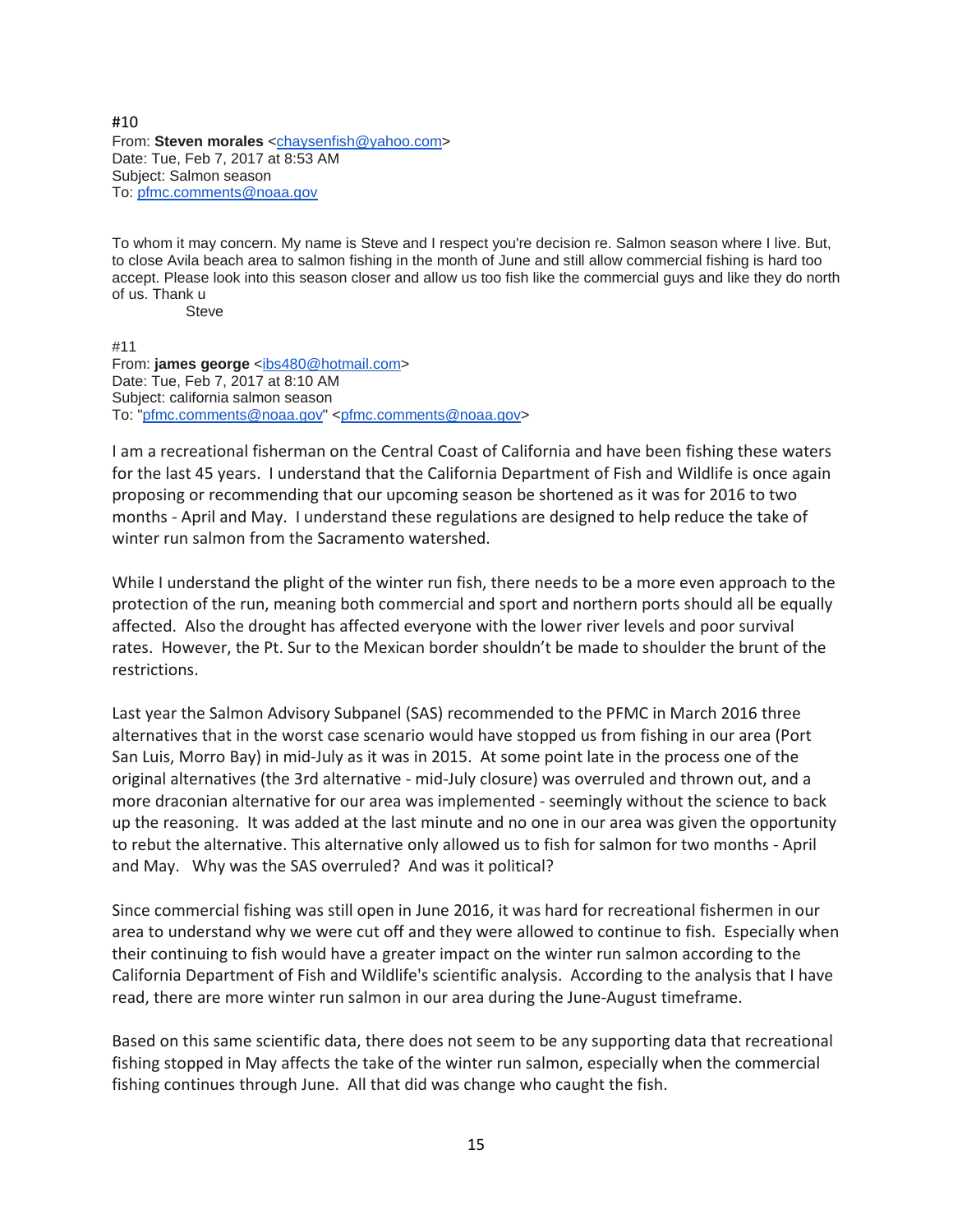Also, it appears as though some apparent political agenda is at work here and the recreational fishing in our area is used as the proverbial sacrificial lamb. In 2016, the ports just to the north, Monterey Bay and Santa Cruz, were allowed to continue fishing through mid-July, while the more northern ports were allowed to fish through the end of October. The inequality of the fishing regulations seem to favor the northern ports where they have more voice in the proceedings.

Some factors to be noted for fishing in our area are:

1. The size of the fleet - it is a much smaller fleet than many of the ports up north thus a smaller footprint on the salmon catch.

2. Weather - in our area, during April, May, and June, the weather is more uncertain and therefore more limiting for the smaller boats to be out on the water. Most of the time, if you can get out on the water, you are limited to how far out you can go and how long you can fish as winds generally pick up in late morning and early afternoon. Typical spring weather that runs the smaller recreational boats off the water.

3. Other fleets in area - when the catch is less up north, the larger commercial boats converge in our area which increases the take in our area. This is what happened in June 2016. The salmon actually started to make an appearance and with salmon being caught the larger boats from distant ports showed up in mass.

Here are some possibilities that may help in determining the 2017 Recreational Salmon season that we would like to see considered for our area:

1. Propose that we continue to fish through June 30th with a 27" size limit on the fish - same as the commercial requirement.

2. Limit the number of days that we can fish, such as odd or even days throughout the season.

3. Propose that a salmon punch card be used limiting the number of salmon that can be taken over the course of the season. Once filled, you're done.

4. Limit area for commercial boats - meaning boats from outside the Pt. Sur to the Mexican border zone can not fish this area - especially if this area is such a hot zone for winter run fish.

There are probably other ideas out there being proposed and that would also work and keep us fishing longer than two months.

Over the years our seasons have been curtailed from a Feb-Oct season down to a Apr-May season (2016). It would seem that if any of these measures taken by the PFMC over the years were working, the seasons would be getting longer, not shorter. I worry that these changes will eventually lead to no salmon fishing at all, regardless of whether the numbers of the salmon, including the winter run salmon, improve.

Because I have been an avid salmon fisherman for years, I worry that future generations will not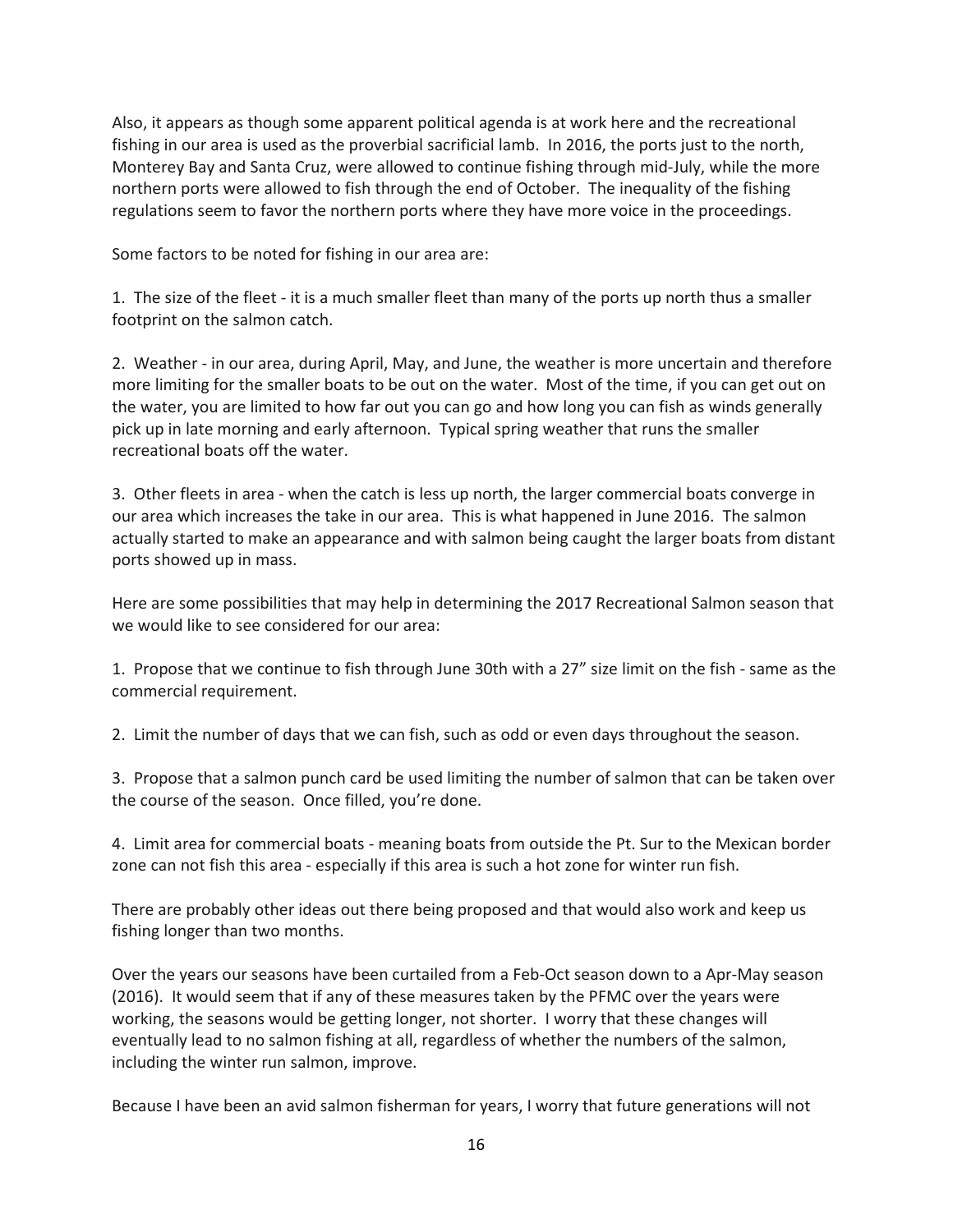have the opportunity to catch and enjoy these great fish. I understand that there needs to be controls in place to preserve the runs, but not at the detriment for one specific area - us.

Sincerely, james george lompoc,ca [805-757-6281](tel:(805)%20757-6281)

#12

From: Reisbeck Jeani [<reisbecks@comcast.net>](mailto:reisbecks@comcast.net) Date: Mon, Feb 6, 2017 at 6:31 PM Subject: Comments..Proposed 2017 Recreational Salmon Season - Pt. Sur to Mexican Border To: [pfmc.comments@noaa.gov](mailto:pfmc.comments@noaa.gov) Cc: Steve & Jeani Reisbeck [<reisbecks@comcast.net>](mailto:reisbecks@comcast.net)

> I am a recreational fisherman on the Central Coast of California and have been fishing these waters for the last 45 years. I understand that the California Department of Fish and Wildlife is once again proposing or recommending that our upcoming season be shortened as it was for 2016 to two months - April and May. I understand these regulations are designed to help reduce the take of winter run salmon from the Sacramento watershed.

 $\overline{\phantom{0}}$ 

> While I understand the plight of the winter run fish, there needs to be a more even approach to the protection of the run, meaning both commercial and sport and northern ports should all be equally affected. Also the drought has affected everyone with the lower river levels and poor survival rates. However, the Pt. Sur to the Mexican border shouldn't be made to shoulder the brunt of the restrictions. >

> Last year the Salmon Advisory Subpanel (SAS) recommended to the PFMC in March 2016 three alternatives that in the worst case scenario would have stopped us from fishing in our area (Port San Luis, Morro Bay) in mid-July as it was in 2015. At some point late in the process one of the original alternatives (the 3rd alternative - mid-July closure) was overruled and thrown out, and a more draconian alternative for our area was implemented - seemingly without the science to back up the reasoning. It was added at the last minute and no one in our area was given the opportunity to rebut the alternative. This alternative only allowed us to fish for salmon for two months - April and May. Why was the SAS overruled? And was it political? >

> Since commercial fishing was still open in June 2016, it was hard for recreational fishermen in our area to understand why we were cut off and they were allowed to continue to fish. Especially when their continuing to fish would have a greater impact on the winter run salmon according to the California Department of Fish and Wildlife's scientific analysis. According to the analysis that I have read, there are more winter run salmon in our area during the June-August timeframe.

>

> Based on this same scientific data, there does not seem to be any supporting data that recreational fishing stopped in May affects the take of the winter run salmon, especially when the commercial fishing continues through June. All that did was change who caught the fish.

>

> Also, it appears as though some apparent political agenda is at work here and the recreational fishing in our area is used as the proverbial sacrificial lamb. In 2016, the ports just to the north, Monterey Bay and Santa Cruz, were allowed to continue fishing through mid-July, while the more northern ports were allowed to fish through the end of October. The inequality of the fishing regulations seem to favor the northern ports where they have more voice in the proceedings.

>

> Some factors to be noted for fishing in our area are:

>

> 1. The size of the fleet - it is a much smaller fleet than many of the ports up north thus a smaller footprint on the salmon catch.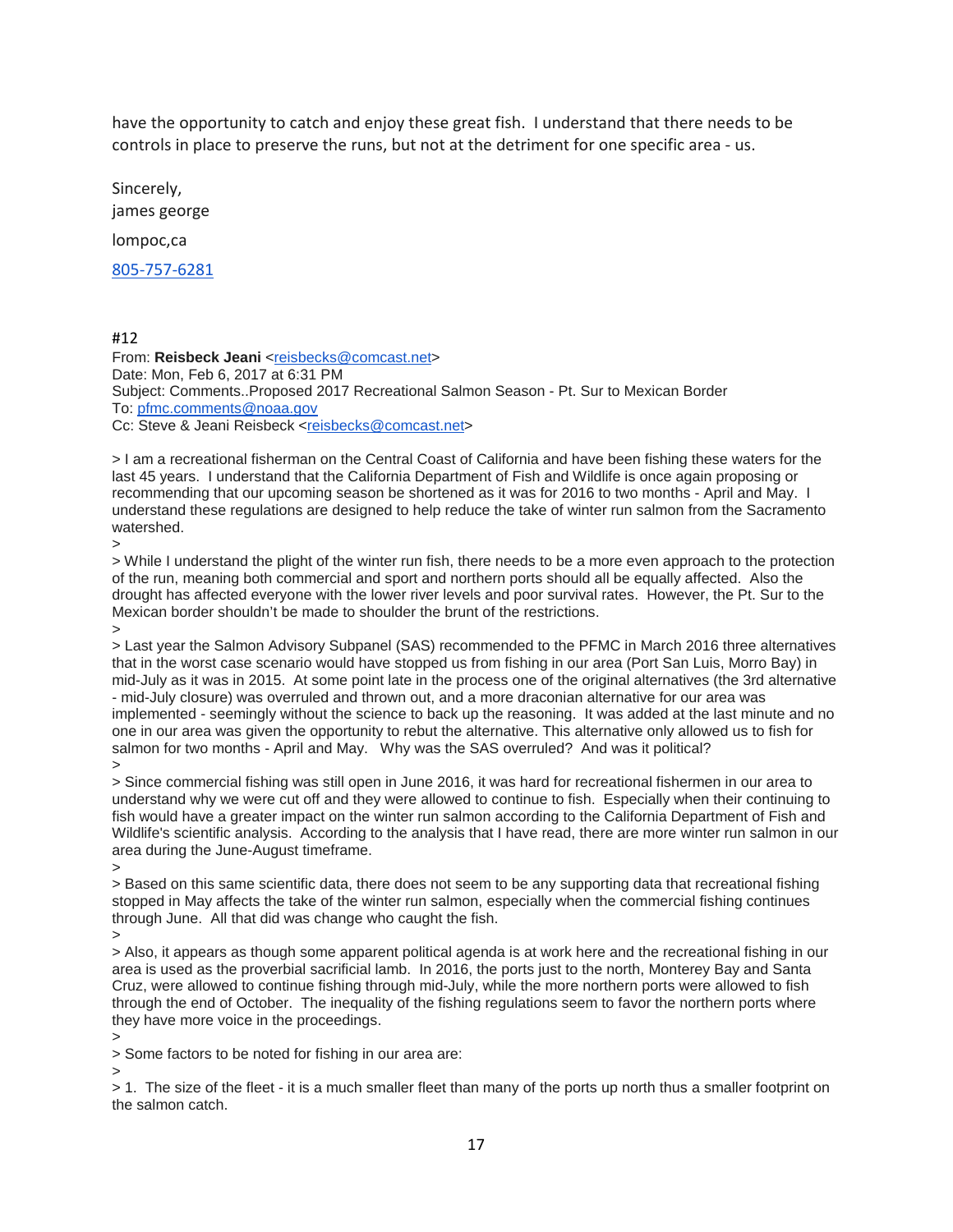>

> 2. Weather - in our area, during April, May, and June, the weather is more uncertain and therefore more limiting for the smaller boats to be out on the water. Most of the time, if you can get out on the water, you are limited to how far out you can go and how long you can fish as winds generally pick up in late morning and early afternoon. Typical spring weather that runs the smaller recreational boats off the water.

> > 3. Other fleets in area - when the catch is less up north, the larger commercial boats converge in our area which increases the take in our area. This is what happened in June 2016. The salmon actually started to make an appearance and with salmon being caught the larger boats from distant ports showed up in mass. >

> Here are some possibilities that may help in determining the 2017 Recreational Salmon season that we would like to see considered for our area:

>

> 1. Propose that we continue to fish through June 30th with a 27" size limit on the fish - same as the commercial requirement.

>

> 2. Limit the number of days that we can fish, such as odd or even days throughout the season. >

> 3. Propose that a salmon punch card be used limiting the number of salmon that can be taken over the course of the season. Once filled, you're done.

>

> 4. Limit area for commercial boats - meaning boats from outside the Pt. Sur to the Mexican border zone can not fish this area - especially if this area is such a hot zone for winter run fish.

>

> There are probably other ideas out there being proposed and that would also work and keep us fishing longer than two months.

>

> Over the years our seasons have been curtailed from a Feb-Oct season down to a Apr-May season (2016). It would seem that if any of these measures taken by the PFMC over the years were working, the seasons would be getting longer, not shorter. I worry that these changes will eventually lead to no salmon fishing at all, regardless of whether the numbers of the salmon, including the winter run salmon, improve. >

> Because I have been an avid salmon fisherman for years, I worry that future generations will not have the opportunity to catch and enjoy these great fish. I understand that there needs to be controls in place to preserve the runs, but not at the detriment for one specific area - us.

>

> Sincerely,

>

> Steve Reisbeck

> Santa Maria, CA

> [805-448-5601](tel:(805)%20448-5601)

# #13 **Mike Glick** <wisehart@impulse.net> Feb 7, 2017 (10:57 AM)

Mike.Burner

## **As recreational fishermen fishing in Morro Bay/Avila, we feel that we should beallowed to fish into June especially if the commercial fleet is allowed to take salmon in June.**

We feel that we were not treated fairly in 2016 salmon season. We were closed onJune 1 while the commercial salmon fleet was allowed to keep fishing through the month of June even though they kill many more fish. The same closure dates are now being recommended for 2017.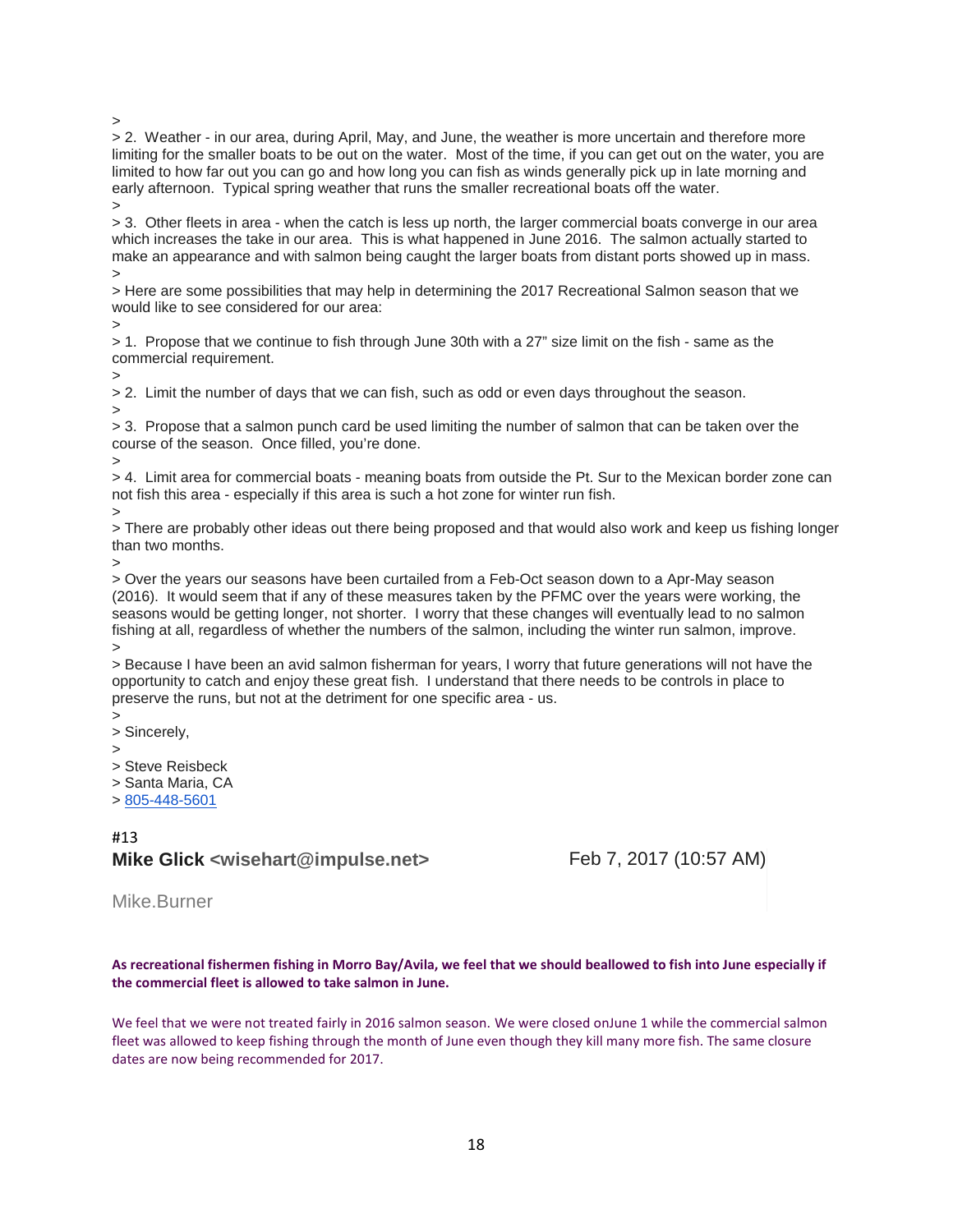Our position is that the CDFW Recommendations use flawed analysis to determine the impact to the population of concern, endangered winter-run (WR) Chinook, and that there is no good reason to close the recreational season in Morro Bay/Avila while the commercial season stays open. We ask that CDFW review our reasoning below, then work with us to ensure equitable access to the resource in 2017.

### **Impact Rate Should Include Mortality of "Shorts" Released by Commercial Fishermen**

The CDFW Recommendations report the impact rate on WR Chinook for Morro Bay/Avila in June as 1:200 for commercial and 1:9 for recreational. As observed in the document, this difference is due to the higher size limit for commercial (27") vs. recreational (24"). The methodology used to derive this impact rate is flawed and misleading because it does not correctly account for the mortality of released fish between 24"-27" by the commercial fleet.

The commercial salmon fleet in Morro Bay/Avila is fishing the exact same waters and the exact same body of fish as the recreational fishermen to the extent that they must avoid each other while trolling to prevent crossing lines. Commercial fishermen are absolutely hooking the same WR fish at the same rate (1:9) as recreational fishermen. The only difference is that the commercials have to release the 'shorts' under 27" but many of these fish do not survive. A simple reasonableness check demonstrates that wide difference between the 1:200 impact rate for commercial and 1:9 impact rate for recreational cannot be correct.

Mortality rates for released shorts were, unfortunately, not included in the CDFW Recommendations draft document but we were told by Michael O'Farrell of NOAA that it is 31% for Commercial and 19% for Recreational. If we apply the mortality of releases, the minimum possible impact rate on fish greater than 24" for commercials is the recreational impact rate times the mortality rate: 1/9 \*.31 or1:29 not 1:200 reported in the document which is clearly a gross underestimate. (It should be noted that the 1:29 impact rate is a BEST CASE scenario for commercial. A more rigorous analysis can only yield a WORSE impact rate for commercial).

Additionally, there is no data in the document on how many WR Chinook in the June population are less than 24", but, since all are released, commercial will have a greater impact rate on these fish (31% mortality) than recreational (19% mortality).

#### **Impact vs. Impact rate**

The CDFW Recommendations analysis focuses entirely on analyzing impact RATE. As we have shown, this rate calculation is flawed because it does not account correctly for the significant mortality of released fish, but, beyond that, the analysis does not consider the number that is most relevant to the survival of WR Chinook: total fish kills (total impact).

For June in Morro Bay/Avila, recreational fishermen kill an average of 100 fish of which 1:9, or 11 fish are WR. Commercial fishermen catch an average of 700 fish of which 1:200, or 3.5 fish are WR but in doing so they are also killing 31% of fish < 27" many of which are also WR but this goes unreported and unaccounted for in the CDFW document. The CDFW document does not include data on population of WR by size and without this information it is not possible to calculate the total WR fish kill by commercial fishermen but it will clearly be MUCH higher than the 11 fish killed by recreational fishermen when mortality of released shorts is included.

#### **Alternative Size Limit In June For Recreational Fisherman**

Recreational fishermen in Morro Bay/Avila are almost entirely fishing from small private boats, generally only fish in calm weather and, of course, are bound by a two fish bag limit. Closing the salmon fishery in June has a significant impact on us because the best weather is in June and the kids are off school so we lose recreational opportunity. It is frustrating to be closed while the commercial fishery stays open when we know they are killing many more WR fish than we are.

The impact rate of the recreational fishery is much closer to the commercial rate if mortality of released shorts is properly accounted for. Additionally, the recreational fishery has a much lower total impact. We should be able to continue fishing as long as the commercial fishery is open.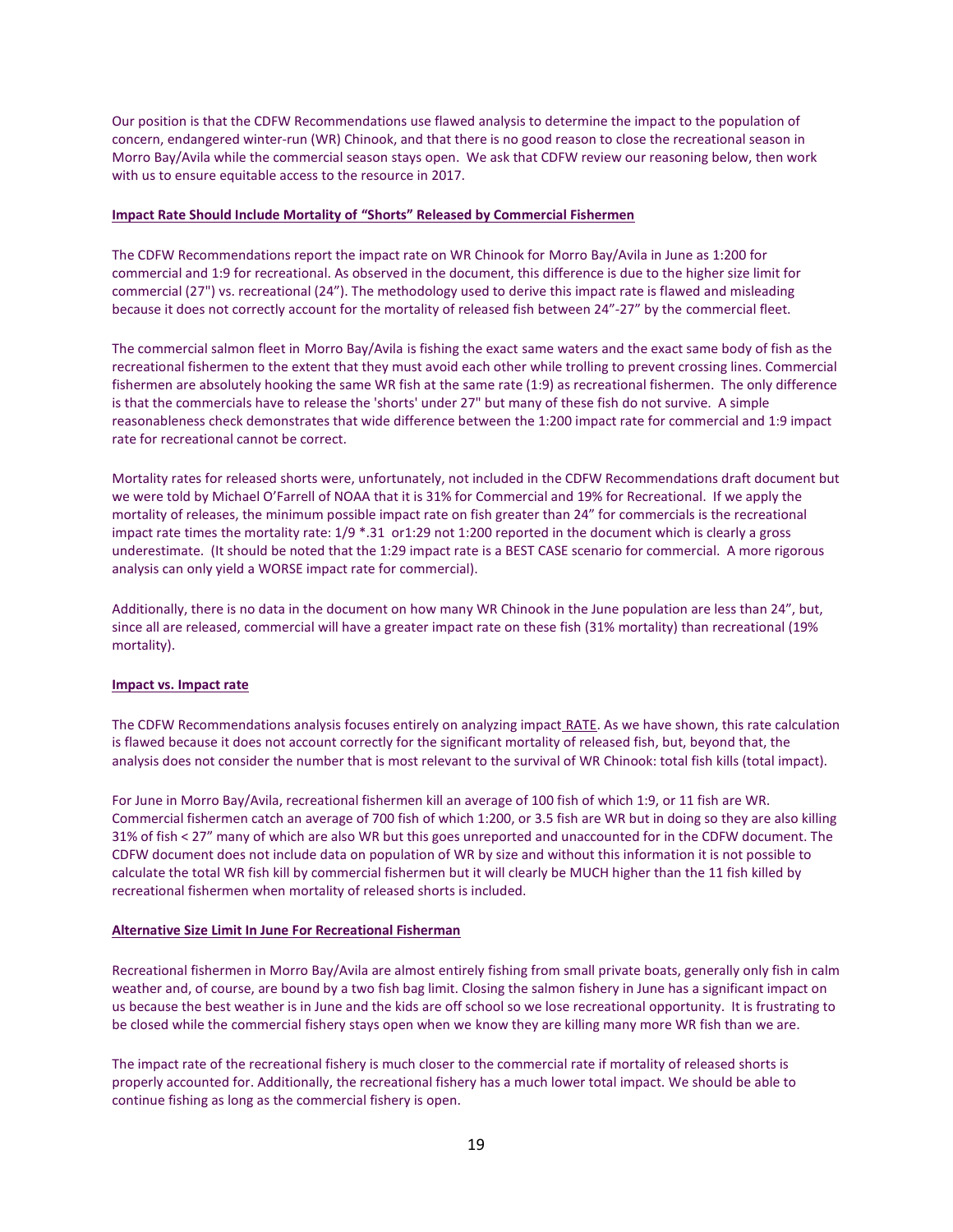If CDFW believes that the resource can tolerate the impacts of the commercial fleet in June with a 27" size limit but cannot tolerate the impacts of the recreational fleet with a 24" size limit, then the simplest way to avoid June closure of the recreational fishery is to raise the recreational size limit to 27" on June 1. With the size limits equal, the commercial fishery will actually have a greater impact rate thanrecreational due to higher mortality of released shorts, as well as a greater total impact due to higher impact rate and much larger number of fish caught.

Mike Glick

Santa Barbara, Ca.

[805-450-6487](tel:(805)%20450-6487)

#14

From: [<tallyho1@charter.net>](mailto:tallyho1@charter.net) Date: Tue, Feb 7, 2017 at 2:13 PM Subject: Fw: Proposed 2017 Recreational Salmon Season - Pt. Sur to Mexican Border To: ["pfmc.comments@noaa.gov"](mailto:pfmc.comments@noaa.gov) [<pfmc.comments@noaa.gov>](mailto:pfmc.comments@noaa.gov)

I totally support everything Mr steve reisbeck sent to you on comments

#15 From: **Gary Foster** [<foskie@sbcglobal.net>](mailto:foskie@sbcglobal.net) Date: Tue, Feb 7, 2017 at 4:27 PM Subject: Re: Proposed 2017 Recreational Salmon Season - Pt. Sur to Mexican Border To: ["pfmc.comments@noaa.gov"](mailto:pfmc.comments@noaa.gov) [<pfmc.comments@noaa.gov>](mailto:pfmc.comments@noaa.gov)

I am a recreational fisherman on the Central Coast of California and have been fishing these waters for the last 45 years. I understand that the California Department of Fish and Wildlife is once again proposing or recommending that our upcoming season be shortened as it was for 2016 to two months - April and May. I understand these regulations are designed to help reduce the take of winter run salmon from the Sacramento watershed.

While I understand the plight of the winter run fish, there needs to be a more even approach to the protection of the run, meaning both commercial and sport and northern ports should all be equally affected. Also the drought has affected everyone with the lower river levels and poor survival rates. However, the Pt. Sur to the Mexican border shouldn't be made to shoulder the brunt of the restrictions.

Last year the Salmon Advisory Subpanel (SAS) recommended to the PFMC in March 2016 three alternatives that in the worst case scenario would have stopped us from fishing in our area (Port San Luis, Morro Bay) in mid-July as it was in 2015. At some point late in the process one of the original alternatives (the 3rd alternative - mid-July closure) was overruled and thrown out, and a more draconian alternative for our area was implemented - seemingly without the science to back up the reasoning. It was added at the last minute and no one in our area was given the opportunity to rebut the alternative. This alternative only allowed us to fish for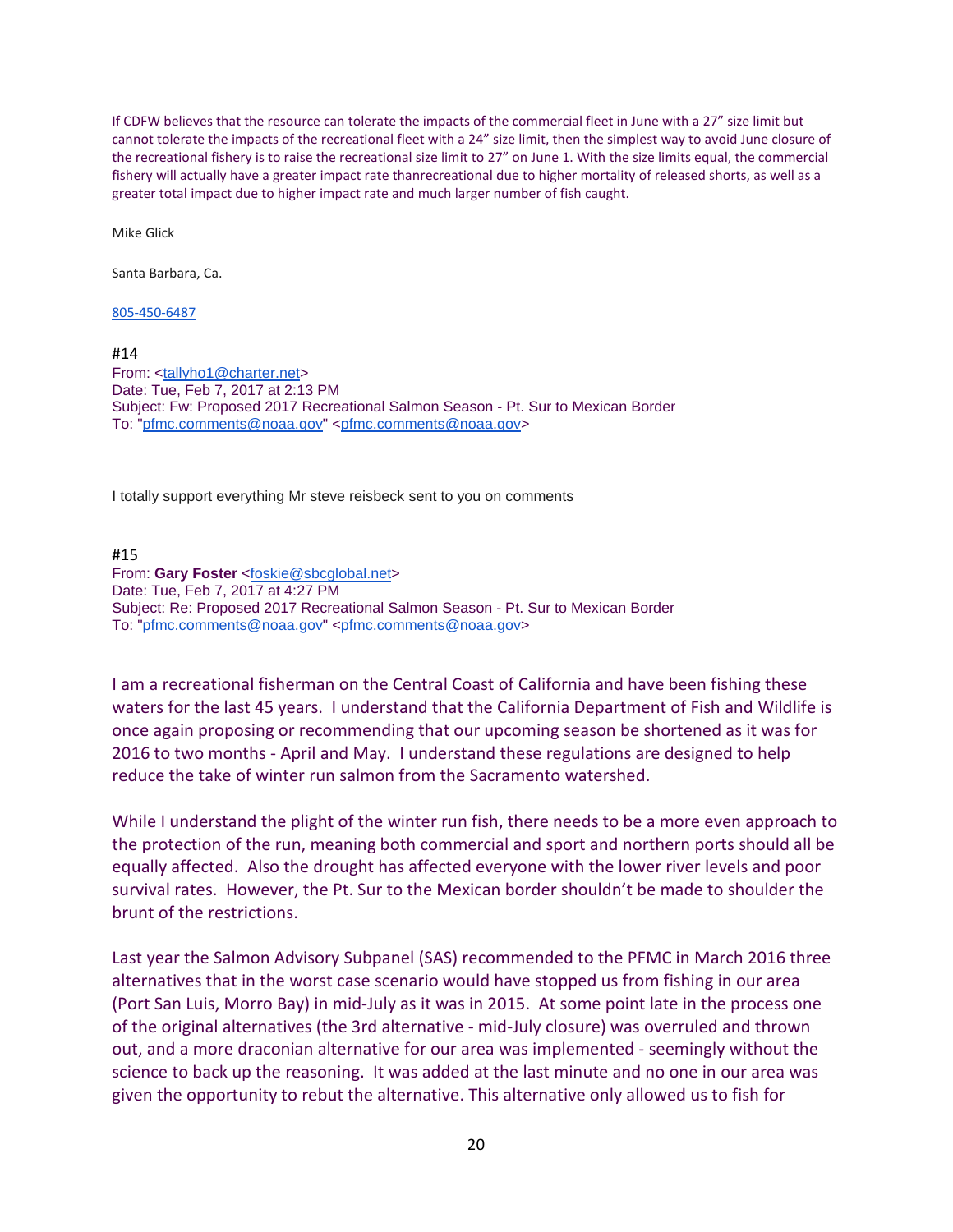salmon for two months - April and May. Why was the SAS overruled? And was it political?

Since commercial fishing was still open in June 2016, it was hard for recreational fishermen in our area to understand why we were cut off and they were allowed to continue to fish. Especially when their continuing to fish would have a greater impact on the winter run salmon according to the California Department of Fish and Wildlife's scientific analysis. According to the analysis that I have read, there are more winter run salmon in our area during the June-August timeframe.

Based on this same scientific data, there does not seem to be any supporting data that recreational fishing stopped in May affects the take of the winter run salmon, especially when the commercial fishing continues through June. All that did was change who caught the fish.

Also, it appears as though some apparent political agenda is at work here and the recreational fishing in our area is used as the proverbial sacrificial lamb. In 2016, the ports just to the north, Monterey Bay and Santa Cruz, were allowed to continue fishing through mid-July, while the more northern ports were allowed to fish through the end of October. The inequality of the fishing regulations seem to favor the northern ports where they have more voice in the proceedings.

Some factors to be noted for fishing in our area are:

1. The size of the fleet - it is a much smaller fleet than many of the ports up north thus a smaller footprint on the salmon catch.

2. Weather - in our area, during April, May, and June, the weather is more uncertain and therefore more limiting for the smaller boats to be out on the water. Most of the time, if you can get out on the water, you are limited to how far out you can go and how long you can fish as winds generally pick up in late morning and early afternoon. Typical spring weather that runs the smaller recreational boats off the water.

3. Other fleets in area - when the catch is less up north, the larger commercial boats converge in our area which increases the take in our area. This is what happened in June 2016. The salmon actually started to make an appearance and with salmon being caught the larger boats from distant ports showed up in mass.

Here are some possibilities that may help in determining the 2017 Recreational Salmon season that we would like to see considered for our area:

1. Propose that we continue to fish through June 30th with a 27" size limit on the fish - same as the commercial requirement.

2. Limit the number of days that we can fish, such as odd or even days throughout the season.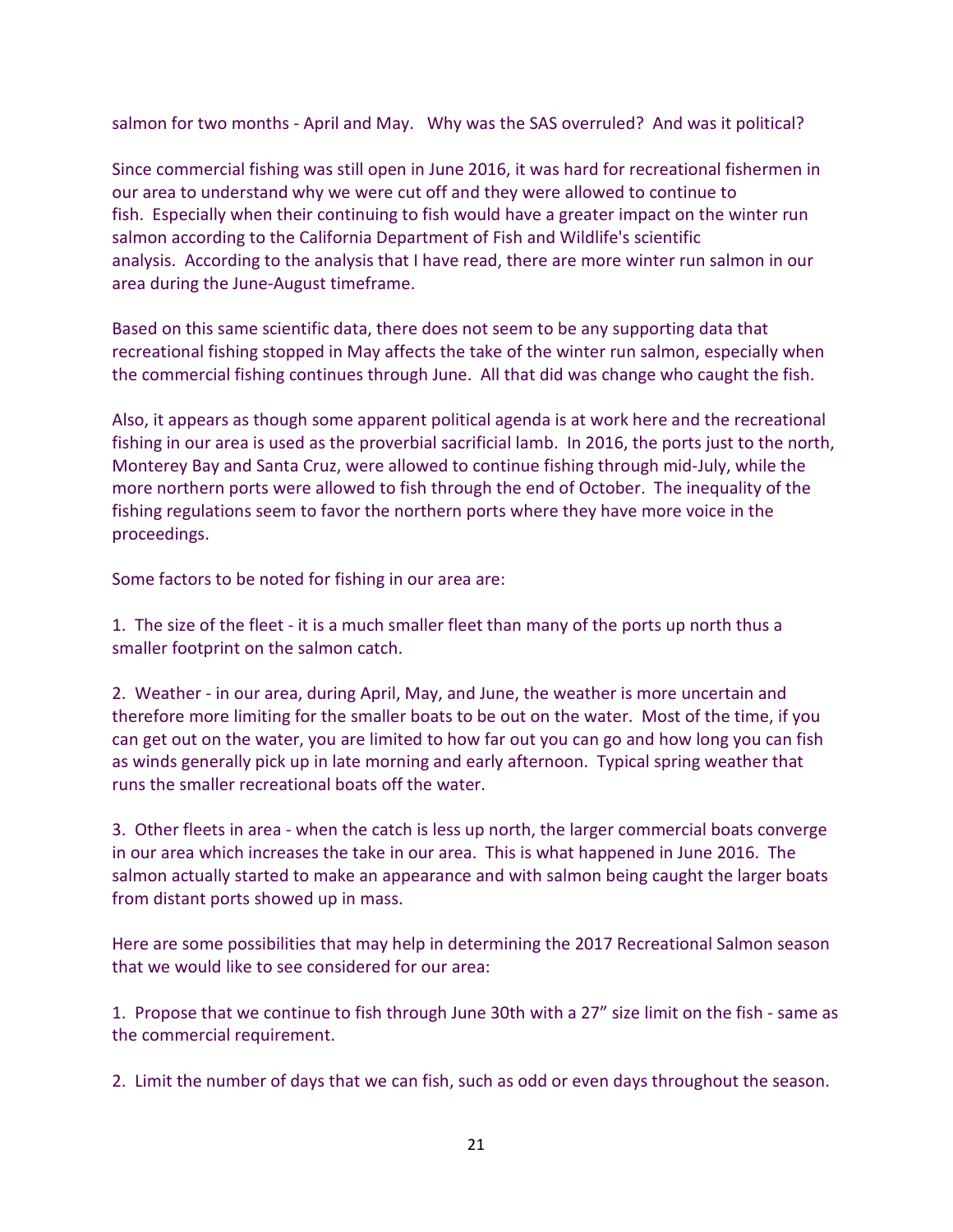3. Propose that a salmon punch card be used limiting the number of salmon that can be taken over the course of the season. Once filled, you're done.

4. Limit area for commercial boats - meaning boats from outside the Pt. Sur to the Mexican border zone can not fish this area - especially if this area is such a hot zone for winter run fish.

There are probably other ideas out there being proposed and that would also work and keep us fishing longer than two months.

Over the years our seasons have been curtailed from a Feb-Oct season down to a Apr-May season (2016). It would seem that if any of these measures taken by the PFMC over the years were working, the seasons would be getting longer, not shorter. I worry that these changes will eventually lead to no salmon fishing at all, regardless of whether the numbers of the salmon, including the winter run salmon, improve.

Because I have been an avid salmon fisherman for years, I worry that future generations will not have the opportunity to catch and enjoy these great fish. I understand that there needs to be controls in place to preserve the runs, but not at the detriment for one specific area - us.

Sincerely,

Gary Foster Foster Enterprises Contruction 252 Albert Dr San Luis Obispo Ca [foskie@sbcglobal.net](mailto:foskie@sbcglobal.net)

#16

From: **Jason Domingos** <jasondomingos@hotmail.com> Date: Tue, Feb 7, 2017 at 3:51 PM Subject: 2017 Salmon Season To: "Mike.Burner@noaa.gov" <Mike.Burner@noaa.gov>

Hi Mike,

As recreational fishermen fishing in Morro Bay/Avila, we feel that we were not treated fairly in 2016 salmon season. We were closed on June 1 while the commercial salmon fleet was allowed to keep fishing through the month of June even though they kill many more fish. The same closure dates are now being recommended for 2017.

Our position is that the CDFW Recommendations use flawed analysis to determine the impact to the population of concern, endangered winter-run (WR) Chinook, and that there is no good reason to close the recreational season in Morro Bay/Avila while the commercial season stays open. We ask that CDFW review our reasoning below, then work with us to ensure equitable access to the resource in 2017.

Impact Rate Should Include Mortality of "Shorts" Released by Commercial Fishermen The CDFW Recommendations report the impact rate on WR Chinook for Morro Bay/Avila in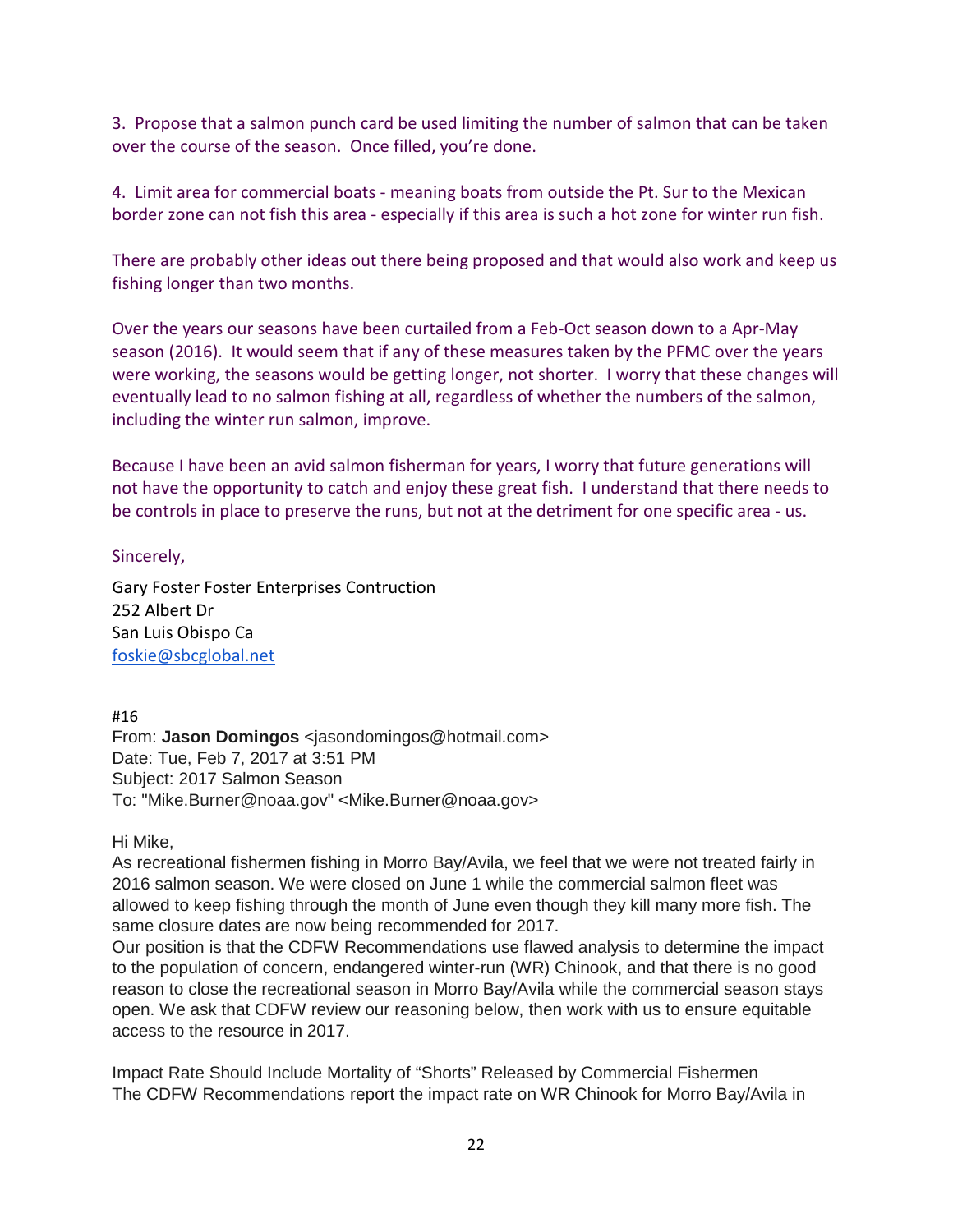June as 1:200 for commercial and 1:9 for recreational. As observed in the document, this difference is due to the higher size limit for commercial (27") vs. recreational (24"). The methodology used to derive this impact rate is flawed and misleading because it does not correctly account for the mortality of released fish between 24"-27" by the commercial fleet. The commercial salmon fleet in Morro Bay/Avila is fishing the exact same waters and the exact same body of fish as the recreational fishermen to the extent that they must avoid each other while trolling to prevent crossing lines. Commercial fishermen are absolutely hooking the same WR fish at the same rate (1:9) as recreational fishermen. The only difference is that the commercials have to release the 'shorts' under 27" but many of these fish do not survive. A simple reasonableness check demonstrates that wide difference between the 1:200 impact rate for commercial and 1:9 impact rate for recreational cannot be correct.

Mortality rates for released shorts were, unfortunately, not included in the CDFW Recommendations draft document but we were told by Michael O'Farrell of NOAA that it is 31% for Commercial and 19% for Recreational. If we apply the mortality of releases, the minimum possible impact rate on fish > 24" for commercials is the recreational impact rate times the commercial mortality rate: 1/9 \*.31 or 1:29 not 1:200 reported in the document which is clearly a gross underestimate.

There is no data in the document on how many WR Chinook in the June population are < 24", but, since all are released, commercial will have a greater impact rate on these fish (31% mortality) than recreational (19% mortality).

## Impact vs. Impact rate

The CDFW Recommendations analysis focuses entirely on analyzing the impact rate. As we have shown, this rate calculation is flawed because it does not account correctly for the significant mortality of released fish, but, beyond that, the analysis does not consider the number that is most relevant to the survival of WR Chinook: total fish kills (total impact). For June in Morro Bay/Avila, recreational fishermen kill an average of 100 fish of which 1:9, or 11 fish are WR. Commercial fishermen catch an average of 700 fish of which 1:200, or 3 fish are WR but in doing so they are also killing 31% of fish < 27". The CDFW document does not include data on population of WR by size and without this information it is not possible to calculate the total WR fish kill by commercial fishermen but it will clearly be much higher than the 11 fish killed by recreational fishermen.

## Alternative Size Limit In June For Recreational Fisherman

Recreational fishermen in Morro Bay/Avila are almost entirely fishing from small private boats, generally only fish in calm weather and, of course, are bound by a two fish bag limit. Closing the salmon fishery in June has a significant impact on us because the best weather is in June and the kids are off school so we lose recreational opportunity. It is frustrating to be closed while the commercial fishery stays open when we know they are killing many more WR fish than we are.

The impact rate of the recreational fishery is much closer to the commercial rate if mortality of released shorts is properly accounted for. Additionally, the recreational fishery has a much lower total impact. We should be able to continue fishing as long as the commercial fishery is open.

If CDFW believes that the resource can tolerate the impacts of the commercial fleet in June with a 27" size limit but cannot tolerate the impacts of the recreational fleet with a 24" size limit, then the simplest way to avoid June closure of the recreational fishery is to raise the recreational size limit to 27" on June 1. With the size limits equal, the commercial fishery will actually have a greater impact rate than recreational due to higher mortality of released shorts, as well as a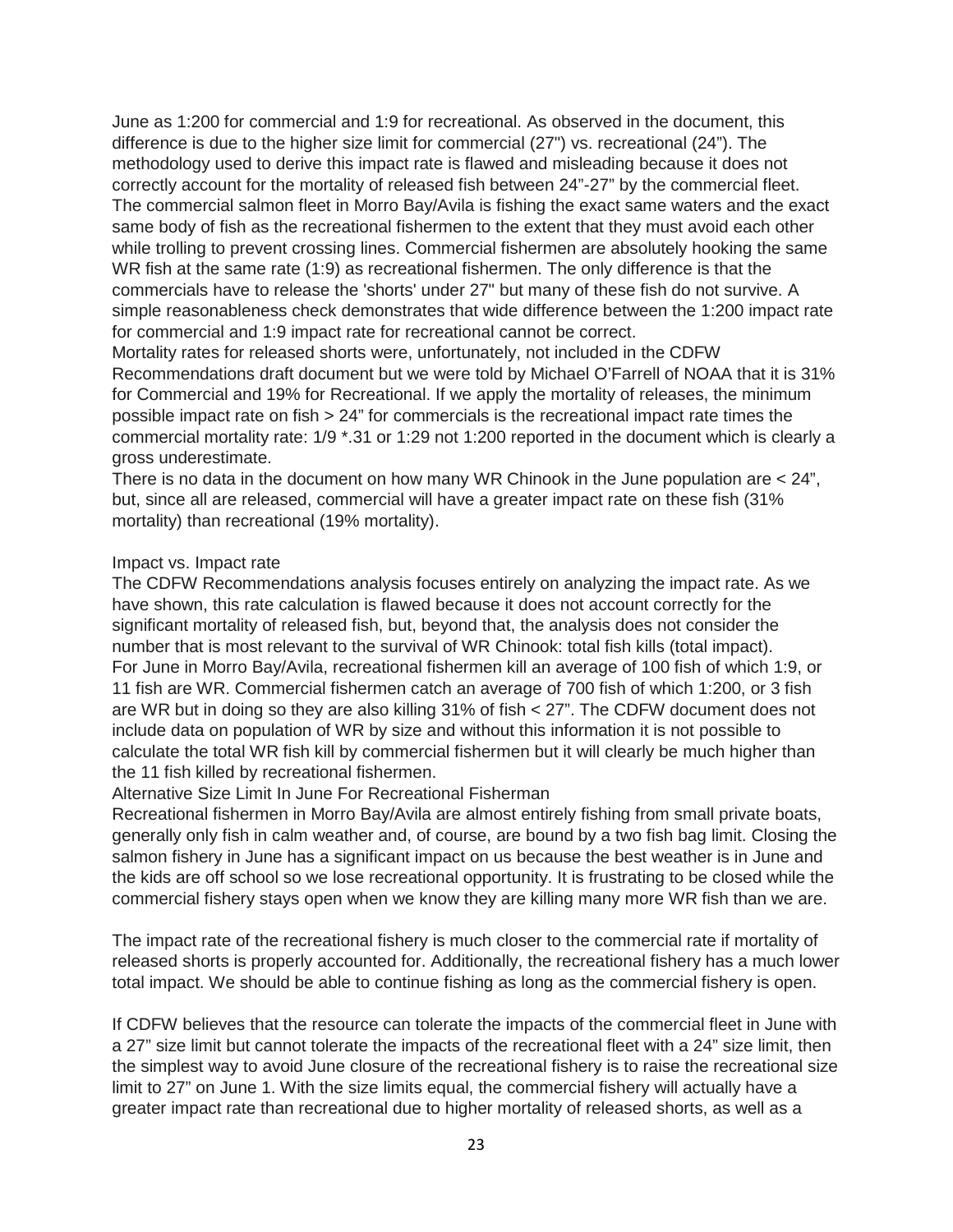greater total impact due to higher impact rate and much larger number of fish caught.

Jason Domingos

JD Farming Inc. PO Box 3997 Paso Robles Ca. 93447 (805) 391-3871 Fax (805) 227-4143 [www.jdfarming.com](http://www.jdfarming.com/)

#17

From: **Mike Glick** [<wisehart@impulse.net>](mailto:wisehart@impulse.net) Date: Tue, Feb 7, 2017 at 4:40 PM Subject: More Comments on CDFW Recommendations for the 2017 Salmon Season To: [pfmc.comments@noaa.gov](mailto:pfmc.comments@noaa.gov) Cc: [Mike.Burner@noaa.gov](mailto:Mike.Burner@noaa.gov)

I believe that one major flaw in the analysis that forms the basis for the contention in the 2017 CDFW report recommending closure of recreational fishing on June 1 for "Monterey South" while leaving commercial fishing open in June is that the analysis neglects the impact rate (and actual impact i.e. WR fish killed) of **mortality of released short fish** (fish below the respective size limit). That is to say that the impact rate for commercial in June is artificially (and erroneously) low (1:200) while the impact rate for recreational in June is artificially, erroneously, (and by design) high (1:9).

Based on the information that I have been able to receive from the people involved with the analysis and decision making process, if the mortality of released shorts is included, the impact rate for commercial in June is actually 1:21.3 (with 32.9 fish actually killed) while the recreational impact rate in June (for a 24" size limit) is 1:15.2 (6.6 actual fish killed).

To actually make an 'apples to apples' comparison, if the rec size limit were increased to 27" (same as comm) the recreational impact rate drops to 1:27.8 (3.6 actual fish killed).

I recognize that these numbers may be inaccurate due to the inaccuracies and limitations of the data that I have been given but with 'better' data the results may change in magnitude but the relative comparison between commercial and recreational will not significantly change. Therefore, if commercial is left open in June there is no logical reason to close recreational fishing in Monterey South.

Mike Glick

Santa Barbara, Ca

[805-450-6487](tel:(805)%20450-6487)